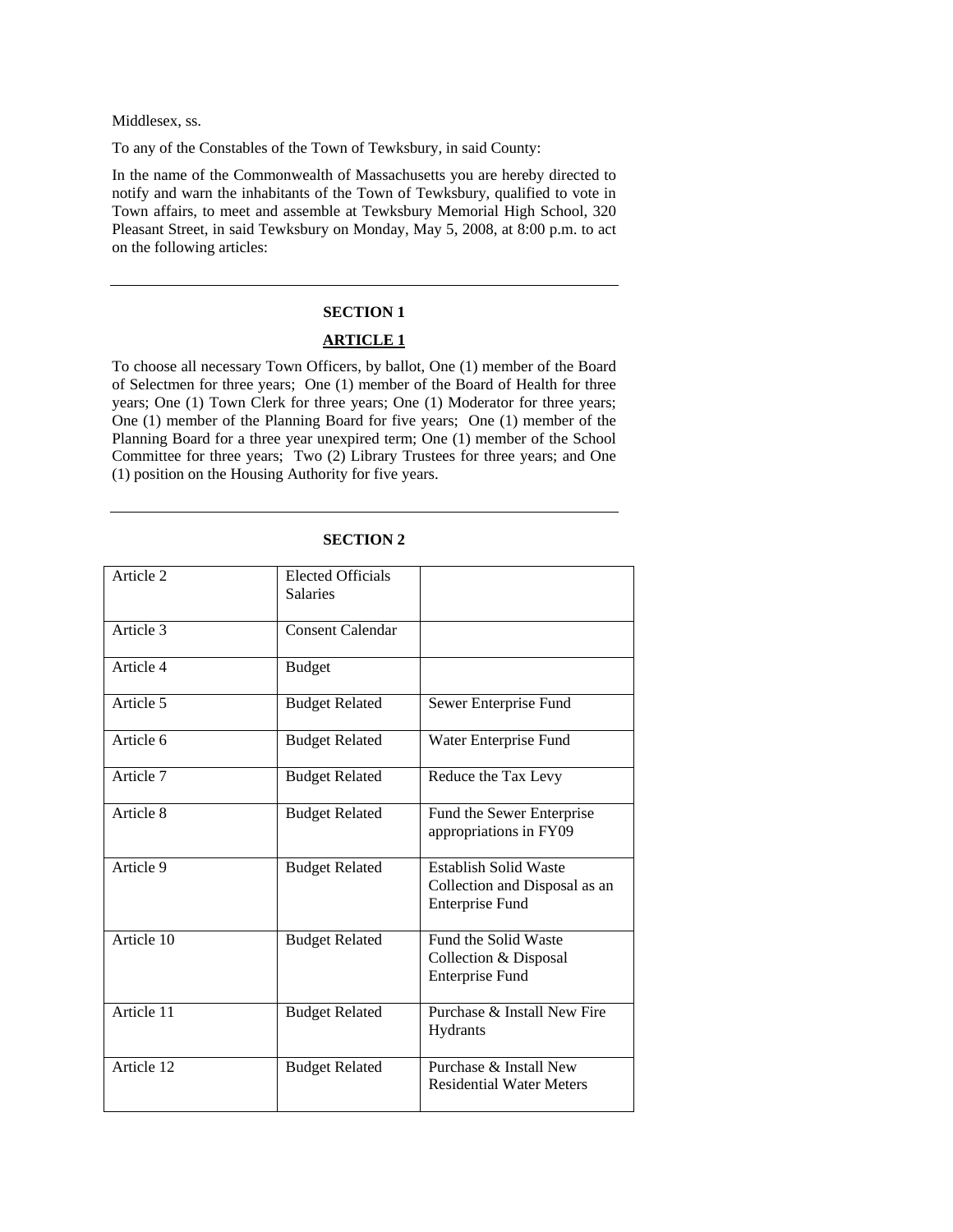| Article 13 | <b>Budget Related</b> | Design & Construction of<br><b>Sidewalks</b>                         |
|------------|-----------------------|----------------------------------------------------------------------|
| Article 14 | <b>Budget Related</b> | Fire Equipment Stabilization<br>Fund                                 |
| Article 15 | <b>Budget Related</b> | Fire Protective Gear<br><b>Stabilization Fund</b>                    |
| Article 16 | <b>Budget Related</b> | <b>Community Preservation Fund</b><br><b>Annual Revenues</b>         |
| Article 17 | <b>Budget Related</b> | <b>Community Housing</b><br>Construction (Housing<br>Authority Land) |
| Article 18 | <b>Budget Related</b> | <b>Affordable Housing Trust</b><br><b>Fund Allocation Plan</b>       |
| Article 19 | <b>Budget Related</b> | Rehabilitate Town Hall<br>existing front steps                       |
| Article 20 | <b>Budget Related</b> | Replace the Town Hall<br>existing boiler system                      |
| Article 21 | <b>Budget Related</b> | Increase the Town Hall<br>FY09 General Fund                          |
| Article 22 | Personnel By-Law      | Amend Personnel By-Law                                               |

\_\_\_\_\_\_\_\_\_\_\_\_\_\_\_\_\_\_\_\_\_\_\_\_\_\_\_\_\_\_\_\_\_\_\_\_\_\_\_\_\_\_\_\_\_\_\_\_\_\_\_\_\_\_\_\_\_\_\_\_\_\_\_

To see if the Town will vote to fix the salaries of several elected officials for the fiscal year 2009.

| <b>FY08</b> | <b>FY09</b>      |
|-------------|------------------|
|             | <b>Requested</b> |
|             |                  |
| 450         | 450              |
| 350         | 350              |
| 500         | 500              |
|             |                  |
| 1200        | 1200             |
| 850         | 850              |
|             |                  |
| 3000        | 3000             |
| 2500        | 2500             |
|             | <b>Present</b>   |

### **SELECTMEN**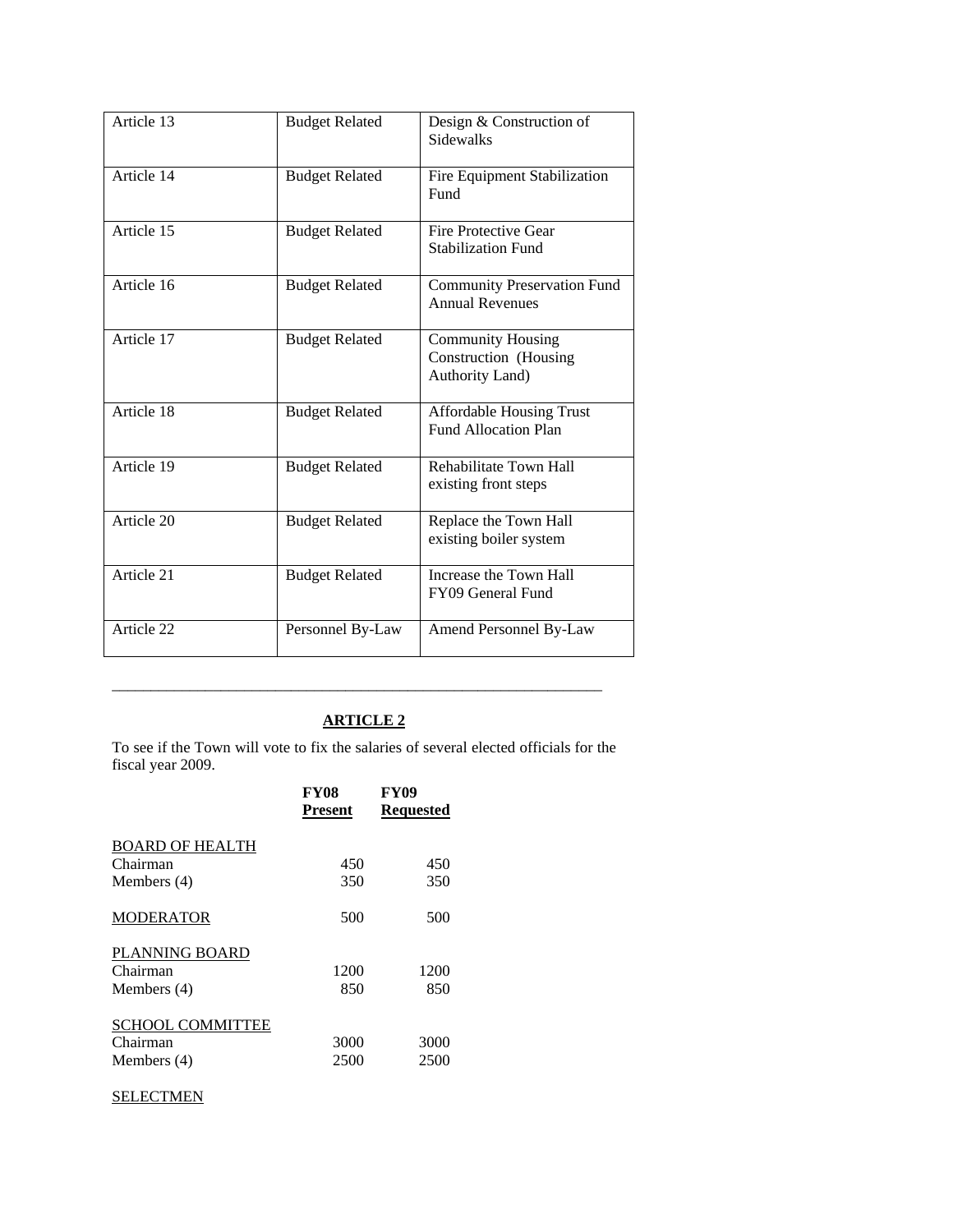| Chairman    | 6000 | 5400 |
|-------------|------|------|
| Members (4) | 5000 | 4500 |

**Executive Summary:** The purpose of the article is to fix the salaries of certain elected Town officials. Due to the current fiscal crisis, the Board of Selectmen voted at their February 26, 2008 meeting to take a voluntary 10% pay reduction.

### **ARTICLE 3**

#### **Consent Calendar**

The Moderator will call out the number of the Articles, one by one. If a voter objects to any particular Article being included in the Consent Calendar, he/she should say the word "HOLD" when the number is called. The Article is then removed from the Consent Calendar and restored to its original numbered place in the warrant, to be acted upon, debated and voted in the usual manner. After calling of the individual items in the Consent Calendar, the Moderator shall ask that the voters pass all the remaining items as a unit.

- Article 3-23 Accept the Annual Report
- Article 3-24 Lease/Purchase Agreement
- Article 3-25 Authorize Chapter 90 Funds
- Article 3-26 Re-authorize Revolving Fund Street & Traffic Signage
- Article 3-27 Establish GIS Program Revolving Fund
- Article 3-28 Establish Council On Aging Revolving Fund

Article 3-29 Re-authorize Recreation & Parks and Summer Program Revolving Fund

## **ARTICLE 3-23**

To hear and act upon reports of the various Town Officers; or take any action relative thereto.

#### Town Manager

**Executive Summary:** The purpose of the article is to accept the report of various Town officers; which were printed in the 2007 Town Report.

3.08.130 Annual Town Reports (Adopted October 2, 2007, Article 14) The Annual Town Report shall be placed on the Town's website at least ten (10) days before the Annual Town Meeting and from the Town of Tewksbury's website three copies shall be printed and be available to the public in the Town Clerk's Office, Library, and Board of Selectmen's Office.

# \_\_\_\_\_\_\_\_\_\_\_\_\_\_\_\_\_\_\_\_\_\_\_\_\_\_\_\_\_\_\_\_\_\_\_\_\_\_\_\_\_\_\_\_\_\_\_\_\_\_\_\_\_\_\_\_\_\_\_\_\_\_\_\_ **ARTICLE 3-24**

To see if the Town will vote to authorize the Town Manager to enter into Lease/Purchase Agreements up to five years to purchase equipment for Town Departments. Said contracts shall be subject to annual appropriations or take any related action.

Town Manager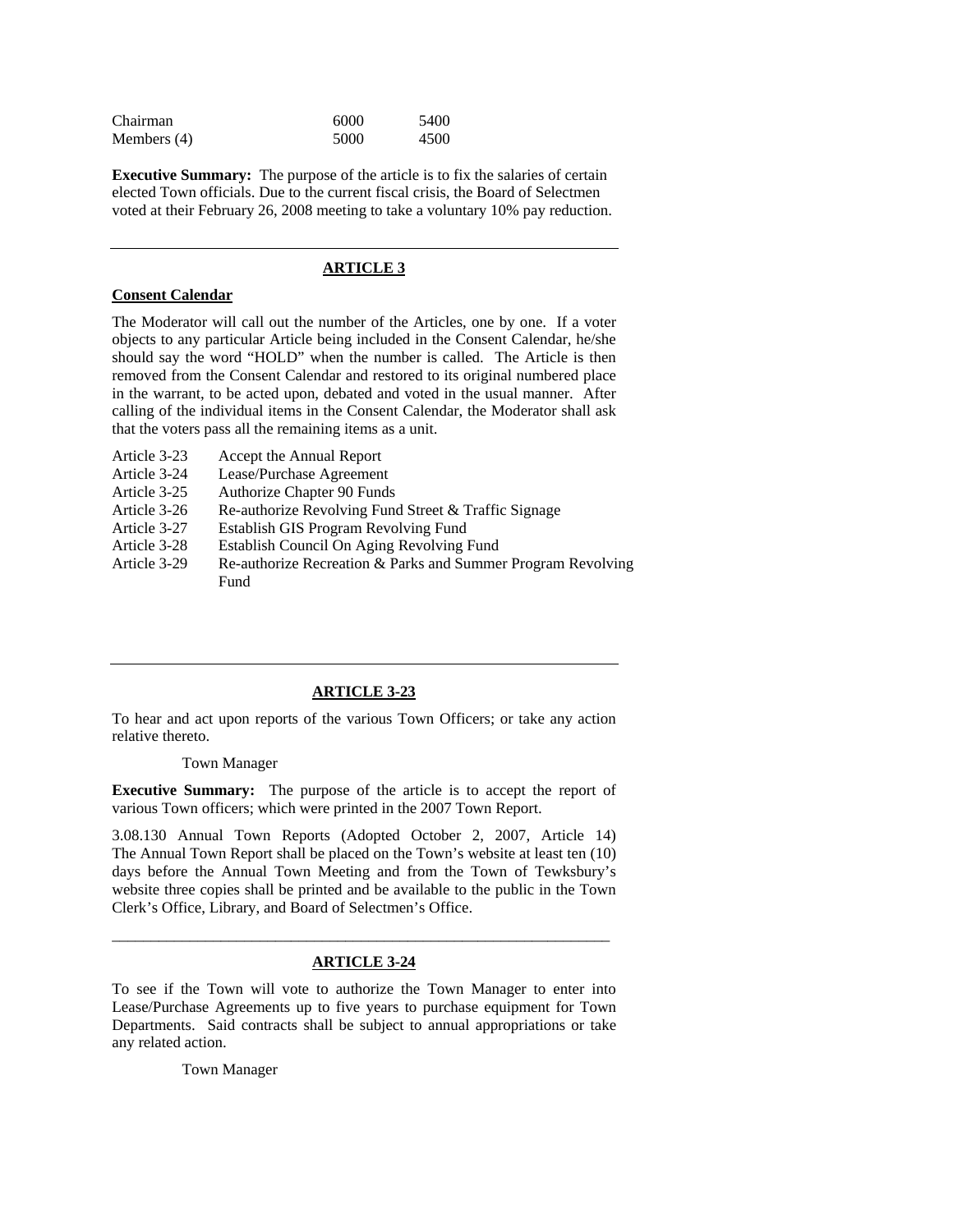**Executive Summary:** This article is acted on annually and allows the Town Manager to lease/purchase equipment for various Town departments subject to an annual appropriation.

# \_\_\_\_\_\_\_\_\_\_\_\_\_\_\_\_\_\_\_\_\_\_\_\_\_\_\_\_\_\_\_\_\_\_\_\_\_\_\_\_\_\_\_\_\_\_\_\_\_\_\_\_\_\_\_\_\_\_\_\_\_\_\_\_ **ARTICLE 3-25**

To see if the Town will vote: (1) to appropriate a sum of money to survey, design and undertake repairs to roads and bridges under the provisions of Chapter 90 of the Massachusetts General Laws, and to obtain any material and/or services incidental thereto; (2) to authorize the Board of Selectmen to acquire easements in conjunction therewith by the purchase, gift, lease, eminent domain, or otherwise; (3) in furtherance of the project(s) to authorize the Board of Selectmen to apply for, accept and expend any federal, state and/or private grants without further appropriation thereof; and (4) to determine whether said appropriation shall be raised by transfer from available funds or by borrowing; or take any other action relative thereto.

#### Town Manager

**Executive Summary:** Each year the state indicates the amount it will allot to cities and towns for roadwork under Chapter 90. This article authorizes the Town to spend these funds.

# \_\_\_\_\_\_\_\_\_\_\_\_\_\_\_\_\_\_\_\_\_\_\_\_\_\_\_\_\_\_\_\_\_\_\_\_\_\_\_\_\_\_\_\_\_\_\_\_\_\_\_\_\_\_\_\_\_\_\_\_\_\_\_\_ **ARTICLE 3-26**

To see if the Town will vote to authorize under the provisions of Chapter 44, Section 53E½ of the Massachusetts General Laws, establishing a self sufficient revolving fund to account for revenues and expenditures relating to the purchase and/or manufacture and installation of street and traffic regulatory signage, including pavement markings in the Town of Tewksbury. The fund shall be credited with all amounts received from individuals requesting that the Town install street signage. Expenditures of the fund shall be authorized by the Town Manager or his/her designee. The total amount which may be expended from the fund in any given fiscal year shall be limited to \$10,000.00; or take any other action relative thereto.

#### Town Manager

**Executive Summary:** This article reauthorizes the Town to continue a self sufficient revolving fund to account for the revenues and expenditures of purchasing, manufacturing, and installing street and traffic regulatory signage, including pavement markings, in the Town of Tewksbury.

# \_\_\_\_\_\_\_\_\_\_\_\_\_\_\_\_\_\_\_\_\_\_\_\_\_\_\_\_\_\_\_\_\_\_\_\_\_\_\_\_\_\_\_\_\_\_\_\_\_\_\_\_\_\_\_\_\_\_\_\_\_\_\_\_ **ARTICLE 3-27**

To see if the Town will vote to accept the provisions of Chapter 44 Section 53E ½ of the Massachusetts General Laws, establishing a self sufficient revolving fund, effective July 1, 2008, to account for revenues and expenditures relating to the operation of a Geographical Information System (GIS) in the Town of Tewksbury. The fund shall be credited with all amounts received over the base fee for such items as building permits, certificates of occupancy, zoning applications and other permits, applications and other information generated by Town departments as applicable and as determined by the Town Engineer as relating to the GIS program. Expenditures of the fund shall be authorized by the Town Manager or his/her designee. The total amount which may be expended from the fund in any given fiscal year shall be limited to \$25,000, or take any other action relative thereto.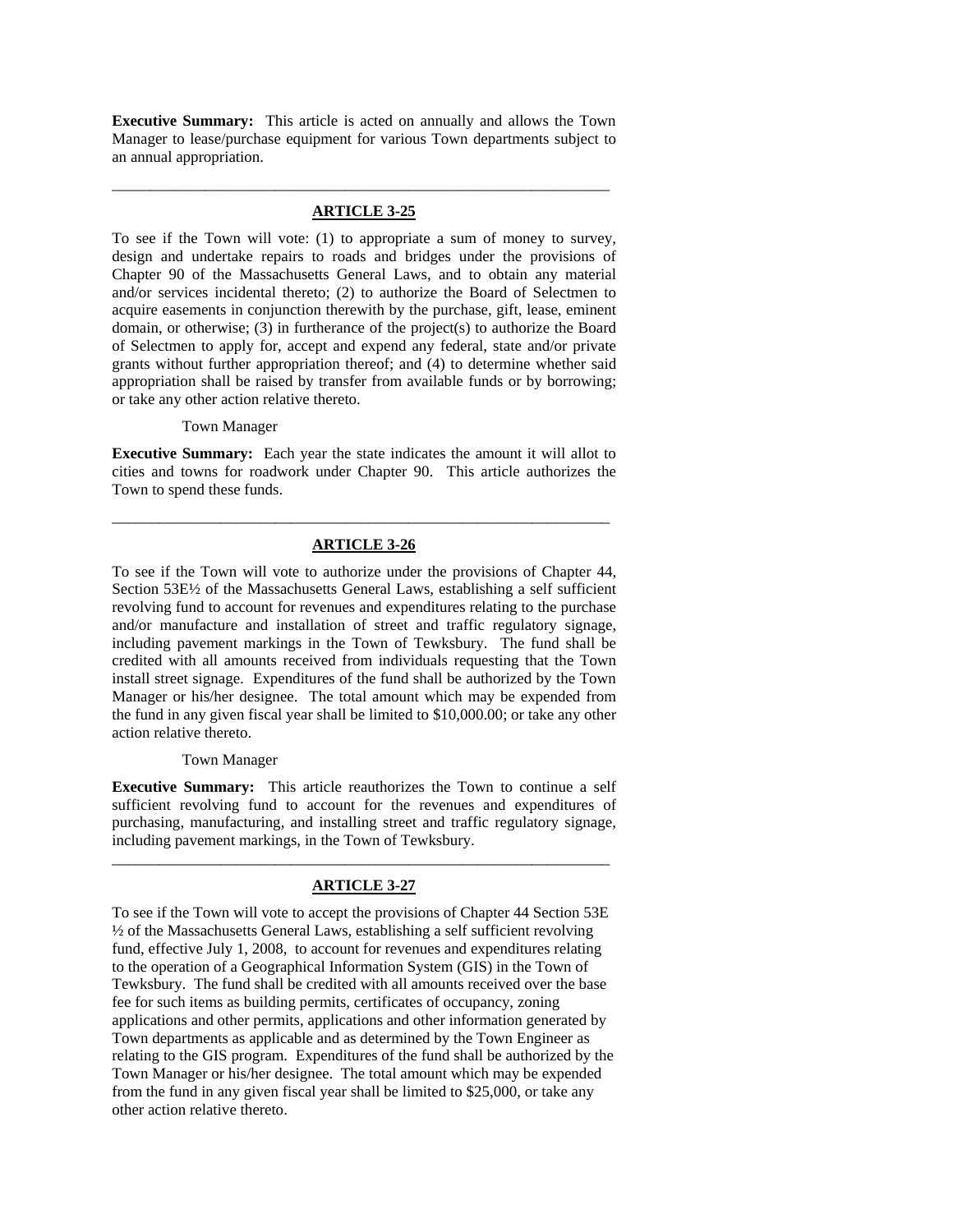#### Town Manager

**Executive Summary:** This article authorizes the Town to establish a self sufficient revolving fund to account for the revenues and expenditures of maintaining a GIS program in the Town of Tewksbury.

# \_\_\_\_\_\_\_\_\_\_\_\_\_\_\_\_\_\_\_\_\_\_\_\_\_\_\_\_\_\_\_\_\_\_\_\_\_\_\_\_\_\_\_\_\_\_\_\_\_\_\_\_\_\_\_\_\_\_\_\_\_\_\_\_ **ARTICLE 3-28**

To see if the Town will vote to accept the provisions of Chapter 44 Section 53E ½ of the Massachusetts General Laws, establishing a self sufficient revolving fund, effective July 1, 2008, to account for revenues and expenditures relating to activities run by the Town of Tewksbury Council On Aging. The fund shall be credited with all amounts received as fees to participate in certain activities and trips run by the Council on Aging. Expenditures of the fund shall be authorized by the Town Manager or his/her designee. The total amount which may be expended from the fund in any given fiscal year shall be limited to \$50,000, or take any other action relative thereto.

Town Manager

**Executive Summary:** This article authorizes the Town to establish a self sufficient revolving fund to account for the revenues and expenditures of activities run by the Tewksbury Council on Aging.

# \_\_\_\_\_\_\_\_\_\_\_\_\_\_\_\_\_\_\_\_\_\_\_\_\_\_\_\_\_\_\_\_\_\_\_\_\_\_\_\_\_\_\_\_\_\_\_\_\_\_\_\_\_\_\_\_\_\_\_\_\_\_\_\_ **ARTICLE 3-29**

To see if the Town will vote to reauthorize under the provisions of Chapter 44, Section 53E ½ of the Massachusetts General Laws, a self sufficient revolving fund to account for revenues and expenditures of the Town of Tewksbury Parks and Recreation Department relating to the summer program and other recreation and parks related programs. The fund shall be credited with all amounts received from individuals participating in these programs. Expenditures of the fund shall be authorized by the Town Manager. The total amount which may be expended from the fund in any given fiscal year shall be limited to \$500,000, or take any other action relative thereto.

#### Town Manager

**Executive Summary:** This article authorizes the Town to continue a self sufficient revolving fund to account for revenues and expenditures of running the summer program and other recreation and parks related programs in the Town of Tewksbury for FY09.

# \_\_\_\_\_\_\_\_\_\_\_\_\_\_\_\_\_\_\_\_\_\_\_\_\_\_\_\_\_\_\_\_\_\_\_\_\_\_\_\_\_\_\_\_\_\_\_\_\_\_\_\_\_\_\_\_\_\_\_\_\_\_\_\_ **ARTICLE 4**

#### BUDGET

To see what sums the Town will raise and appropriate, transfer or otherwise provide, for its necessary and expedient purposes as designated hereafter, and to direct that these funds be expended only for such purposes under the direction of the respective boards, committees and officers for the fiscal year which begins July 1, 2008 or take any related action.

#### **TOWN OF TEWKSBURY FY09 GENERAL FUND BUDGET**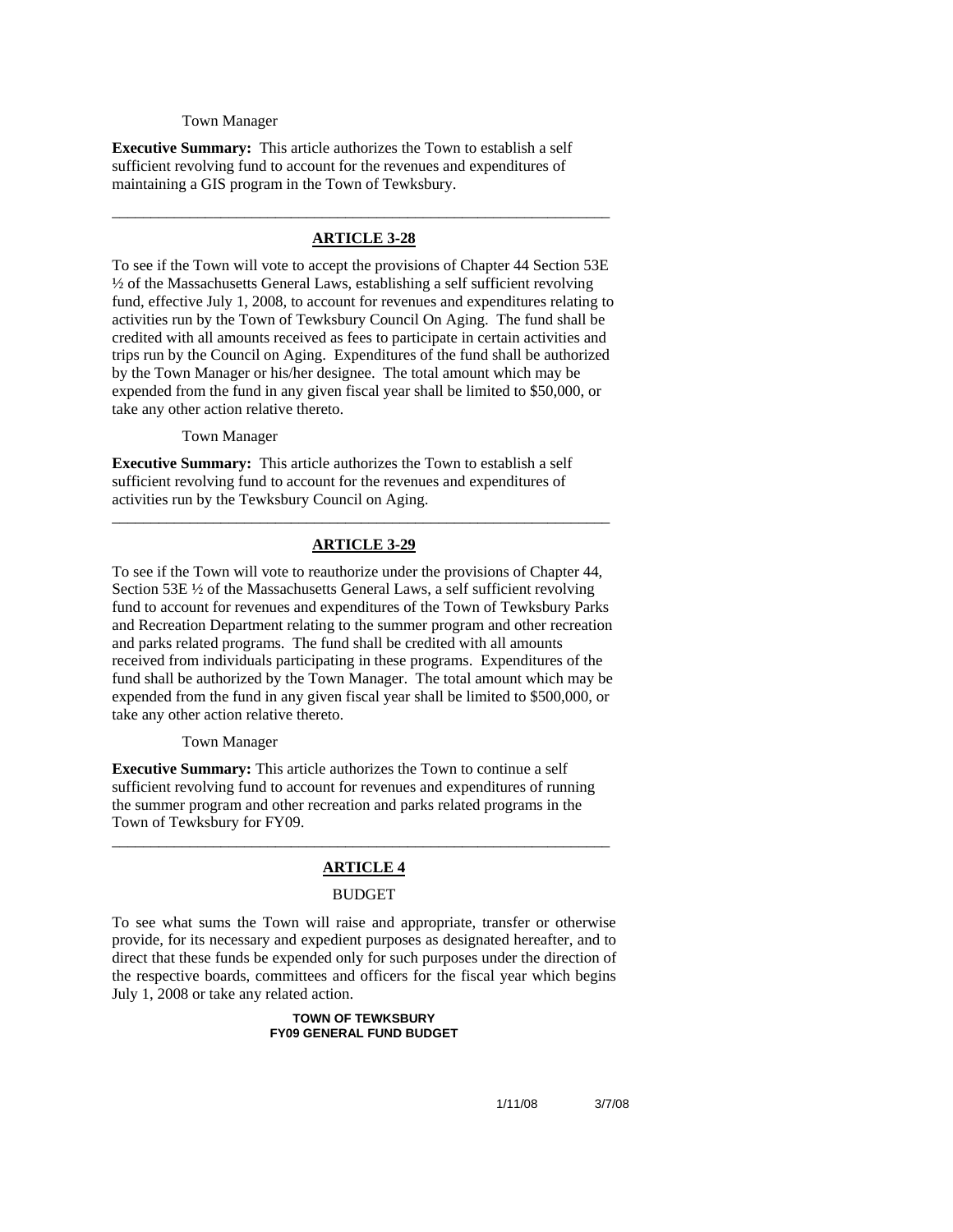|                                                                                             | <b>FY07</b> | FY08           | FY09 Dept       | FY09 Mgr        |
|---------------------------------------------------------------------------------------------|-------------|----------------|-----------------|-----------------|
|                                                                                             | Actual      | <b>Adopted</b> | <b>Requests</b> | Recommend       |
| <b>General Fund Budget</b><br><b>Classification</b>                                         |             |                |                 |                 |
| <b>General Government</b>                                                                   |             |                |                 |                 |
| Moderator                                                                                   |             |                |                 |                 |
| Salaries                                                                                    | 500         | 500            | 500             | 500             |
| Operating                                                                                   |             | <u>75</u>      | 75              | 75              |
| Total                                                                                       | 500         | 575            | 575             | 575             |
| Selectmen                                                                                   |             |                |                 |                 |
| <b>Salaries</b>                                                                             | 20,060      | 28,500         | 29,000          | 29,000          |
| Operating<br>Sewer Enterprise Fund                                                          | 182,482     | 126,710        | 135,120         | 112,420         |
| Allocation<br>Water Enterprise Fund                                                         | (2, 436)    | (2, 494)       | (2, 462)        | (2, 462)        |
| Allocation                                                                                  | (2, 436)    | (2, 494)       | (2,462)         | (2, 462)        |
| Total                                                                                       | 197,670     | 150,222        | 159,196         | 136,496         |
| <b>Town Manager</b>                                                                         |             |                |                 |                 |
| Salaries                                                                                    | 306,768     | 330,544        | 352,359         | 344,359         |
| Operating<br>Sewer Enterprise Fund                                                          | 6,560       | 4,824          | 6,368           | 4,868           |
| Allocation<br>Water Enterprise Fund                                                         | (15, 492)   | (16, 175)      | (17,936)        | (17,936)        |
| Allocation                                                                                  | (15, 492)   | (16, 175)      | (17,936)        | <u>(17,936)</u> |
| Total                                                                                       | 282,344     | 303,018        | 322,855         | 313,355         |
| <b>Finance Committee</b>                                                                    |             |                |                 |                 |
| Salaries                                                                                    | 1,959       | 2,326          | 2,515           | 2,515           |
| Operating                                                                                   | 1,024       | 999            | 810             | 810             |
| Total                                                                                       | 2,983       | 3,325          | 3,325           | 3,325           |
| <b>Town Counsel</b>                                                                         |             |                |                 |                 |
| Operating<br>Sewer Enterprise Fund                                                          | 182,510     | 169,950        | 193,743         | 193,743         |
| Allocation                                                                                  | (4, 125)    | (4,249)        | (4, 844)        | (4,844)         |
| Water Enterprise Fund<br>Allocation                                                         | (4, 125)    | (4,249)        | (4,844)         | (4,844)         |
| Total                                                                                       | 174,260     | 161,452        | 184,055         | 184,055         |
| <b>Personnel Relations</b><br><b>Review Board</b><br>Salaries (Escrow for<br>Wage Increase) |             | 46,710         | 80,000          | 80,000          |
| Operating                                                                                   |             | 200            |                 |                 |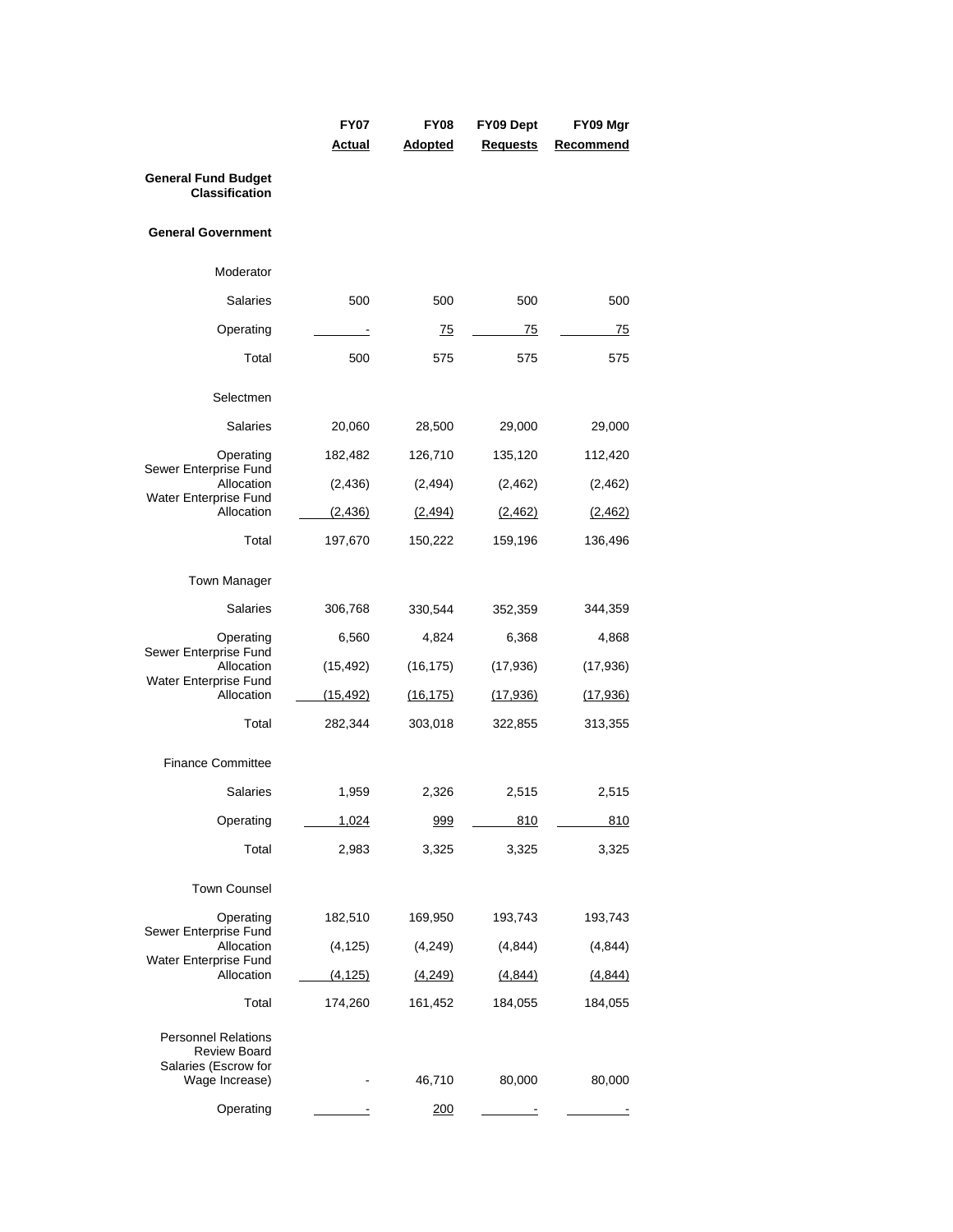| Total                                                        |                    | 46,910             | 80,000             | 80,000             |
|--------------------------------------------------------------|--------------------|--------------------|--------------------|--------------------|
| <b>Administrative Services</b>                               |                    |                    |                    |                    |
| <b>Salaries</b>                                              | 93,995             | 97,688             | 103,522            | 103,522            |
| Operating                                                    | 18,633             | 18,500             | 18,500             | 18,500             |
| <b>Health Trust Allocation</b>                               |                    | (27, 610)          |                    | (30, 391)          |
| Sewer Enterprise Fund<br>Allocation<br>Water Enterprise Fund | (1,705)            | (1,701)            | (1,831)            | (1,831)            |
| Allocation                                                   | (1,705)            | (1,701)            | (1,831)            | (1,831)            |
| Total                                                        | 109,218            | 85,176             | 118,360            | 87,969             |
| <b>Town Clerk</b>                                            |                    |                    |                    |                    |
| <b>Salaries</b>                                              | 203,780            | 228,850            | 227,928            | 187,144            |
| Operating                                                    | 10,863             | 13,090             | 15,269             | 13,274             |
| Sewer Enterprise Fund<br>Allocation                          | (3, 439)           | (3, 472)           | (3,648)            | (3,648)            |
| Water Enterprise Fund<br>Allocation                          | (3, 439)           | (3, 472)           | (3,648)            | <u>(3,648)</u>     |
| Total                                                        | 207,765            | 234,996            | 235,901            | 193,122            |
| Election                                                     |                    |                    |                    |                    |
| <b>Salaries</b>                                              | 30,810             | 47,174             | 33,500             | 33,500             |
| Operating                                                    | 7,258              | <u>12,639</u>      | <u>11,250</u>      | 11,250             |
| Total                                                        | 38,068             | 59,813             | 44,750             | 44,750             |
| <b>Board of Registrars</b>                                   |                    |                    |                    |                    |
| <b>Salaries</b>                                              | 2,850              | 2,850              | 2,850              | 2,850              |
| Operating                                                    | 1,600              | 1,440              | 1,440              | 1,440              |
| Total                                                        | 4,450              | 4,290              | 4,290              | 4,290              |
| Unclassified-Group<br>Insurance Allocation                   |                    |                    |                    |                    |
| Retirement                                                   | 194,134<br>118,107 | 186,052<br>127,027 | 161,684<br>150,224 | 161,684<br>153,209 |
| Medicare                                                     | 8,604              | 8,366              | 8,800              | 8,910              |
| Total                                                        | 320,845            | 321,445            | 320,707            | 323,802            |
|                                                              |                    |                    |                    |                    |
| <b>Total General</b><br>Government                           | 1,338,103          | 1,371,222          | 1,474,014          | 1,371,739          |
| <b>Finance Department</b>                                    |                    |                    |                    |                    |
| Accounting                                                   |                    |                    |                    |                    |
| Salaries                                                     | 191,939            | 204,245            | 214,832            | 214,832            |
| Operating                                                    | 8,173              | 8,137              | 11,522             | 6,522              |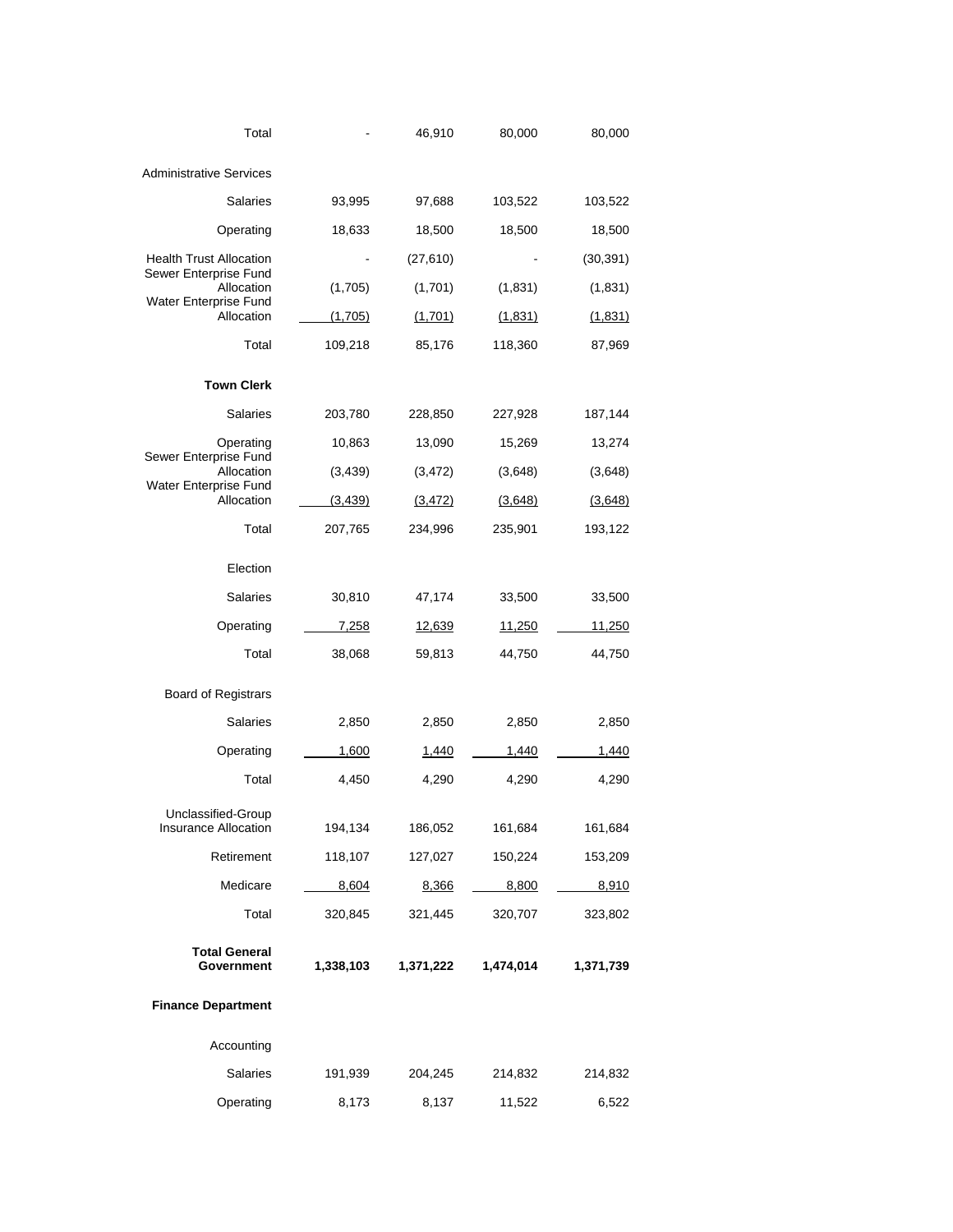| Sewer Enterprise Fund<br>Allocation               | (5,007)      | (5,076)   | (5,659)   | (5,659)   |
|---------------------------------------------------|--------------|-----------|-----------|-----------|
| Water Enterprise Fund<br>Allocation               | (5,007)      | (5,076)   | (5,659)   | (5,659)   |
| Total                                             | 190,098      | 202,230   | 215,036   | 210,036   |
|                                                   |              |           |           |           |
| <b>Computer Services</b>                          |              |           |           |           |
| <b>Salaries</b>                                   | 151,161      | 157,466   | 160,911   | 160,911   |
| Operating                                         | 113,067      | 116,549   | 134.919   | 126,199   |
| Outlay<br>Sewer Enterprise Fund                   | 15,155       | 9,400     | 23,000    |           |
| Allocation<br>Water Enterprise Fund               | (4,662)      | (3,992)   | (2,687)   | (2,687)   |
| Allocation                                        | (5,777)      | (4,707)   | (2,687)   | (2,687)   |
| Total                                             | 268,944      | 274,716   | 313,456   | 281,736   |
| Assessor                                          |              |           |           |           |
| <b>Salaries</b>                                   | 227,160      | 236,591   | 251,863   | 242,461   |
| Operating<br>Sewer Enterprise Fund                | 23,588       | 25,200    | 24,750    | 24,750    |
| Allocation                                        | (11, 927)    | (12,300)  | (12,964)  | (12,964)  |
| Water Enterprise Fund<br>Allocation               | (11, 927)    | (12,300)  | (12, 964) | (12, 964) |
| Total                                             | 226,894      | 237,191   | 250,685   | 241,283   |
| Treasurer/Collector                               |              |           |           |           |
|                                                   |              |           |           |           |
| <b>Salaries</b>                                   | 354,629      | 388,818   | 400,351   | 383,434   |
| Operating<br>Outlay                               | 176,847      | 185,673   | 261,771   | 176,171   |
| Sewer Enterprise Fund<br>Allocation               | (58, 195)    | (61, 186) | (69, 299) | (69, 299) |
| Water Enterprise Fund<br>Allocation               | (73, 753)    | (76, 677) | (86,039)  | (86,039)  |
| Total                                             | 399,528      | 436,628   | 506,784   | 404,267   |
|                                                   |              |           |           |           |
| Unclassified-Group<br><b>Insurance Allocation</b> | 213,514      | 183,160   | 240,660   | 240,660   |
| Retirement                                        | 155,453      | 157,299   | 202,871   | 213,760   |
| Medicare                                          | 12,093       | 11,009    | 12,508    | 13,071    |
| Total                                             | 381,060      | 351,468   | 456,040   | 467,491   |
| <b>Total Finance</b>                              |              |           |           |           |
| <b>Department</b>                                 | 1,466,524    | 1,502,233 | 1,742,001 | 1,604,813 |
| <b>Community Services</b>                         |              |           |           |           |
| Cable Television                                  |              |           |           |           |
| <b>Salaries</b>                                   | 1,481        | 2,376     | 2,160     | 2,160     |
| Operating                                         | <u>1,775</u> |           |           | 11,147    |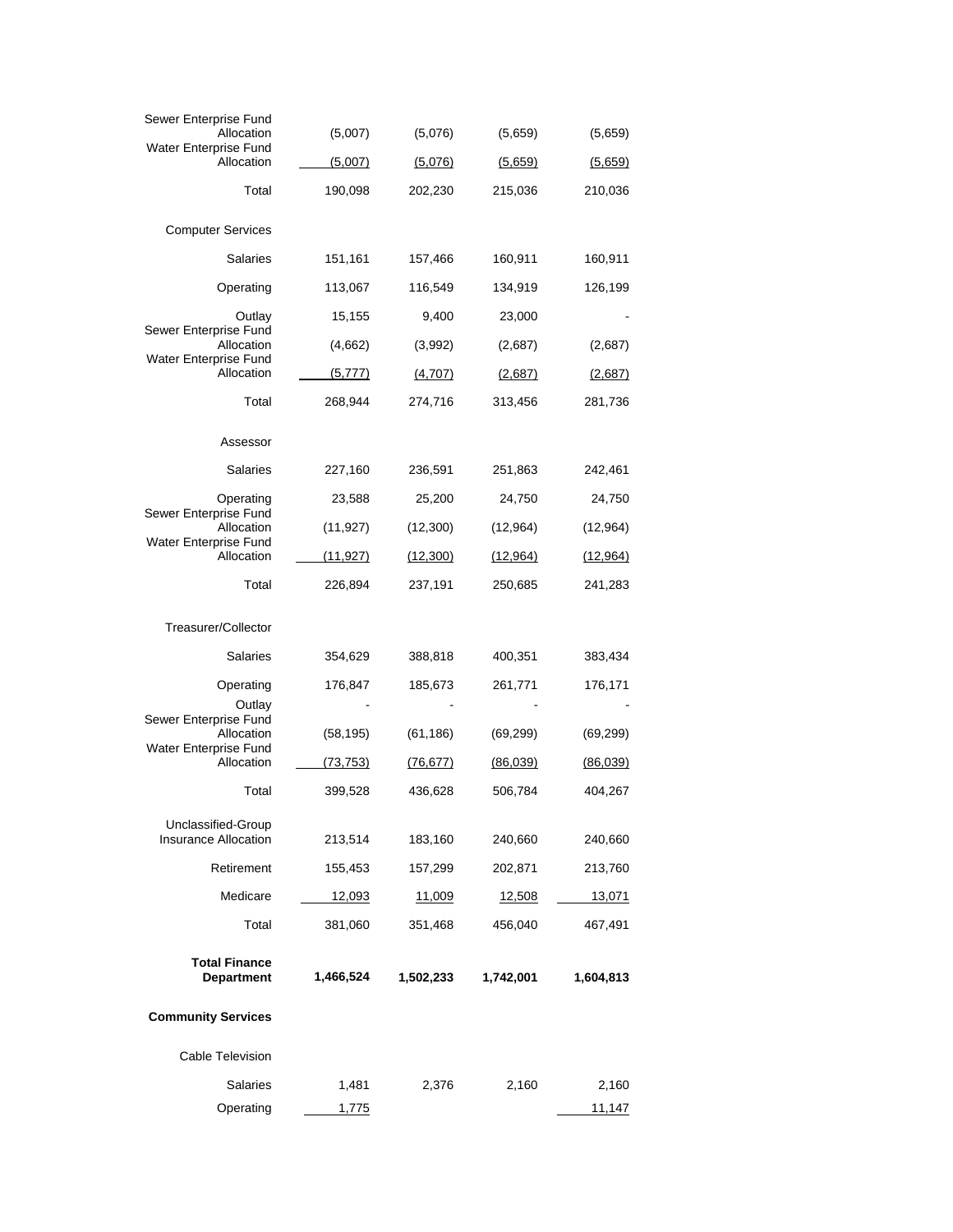|                              |               | 10,335  | 11,147         |         |
|------------------------------|---------------|---------|----------------|---------|
| Total                        | 3,256         | 12,711  | 13,307         | 13,307  |
| Veteran's Services           |               |         |                |         |
| Salaries                     |               |         |                |         |
|                              | 39,879        | 42,780  | 45,919         | 45,919  |
| Operating                    | <u>76,687</u> | 103,350 | <u>121,400</u> | 121,400 |
| Total                        | 116,566       | 146,130 | 167,319        | 167,319 |
| <b>Exceptional Children</b>  |               |         |                |         |
| <b>Salaries</b>              | 22,165        | 15,237  | 15,237         | 15,237  |
| Operating                    | 16,956        | 4,883   | 4,883          | 4,883   |
| Total                        | 39,121        | 20,120  | 20,120         | 20,120  |
| <b>Patriotic Committee</b>   |               |         |                |         |
| Operating                    | 10,920        | 1,500   | 16,240         | 1,500   |
|                              |               |         |                |         |
| <b>Historical Commission</b> |               |         |                |         |
| Operating                    |               | 100     |                |         |
| Parks and Recreation         |               |         |                |         |
| <b>Salaries</b>              | 268,280       | 225,947 | 223,142        | 157,523 |
| Operating                    | 129,488       | 92,447  | 110,222        | 16,310  |
| Outlay                       | <u>42,276</u> | 54,081  | 53,664         |         |
| Total                        | 440,044       | 372,475 | 387,028        | 173,833 |
| Unclassified-Group           |               |         |                |         |
| Insurance Allocation         | 49,121        | 44,828  | 63,231         | 63,231  |
| Retirement                   | 45,994        | 63,838  | 56,803         | 45,255  |
| Medicare                     | 3,578         | 4,468   | 3,502          | 2,767   |
| Total                        | 98,693        | 113,134 | 123,536        | 111,253 |
| <b>Total Community</b>       |               |         |                |         |
| <b>Services</b>              | 708,600       | 666,170 | 727,550        | 487,332 |
| <b>Council on Aging</b>      |               |         |                |         |
| Salaries                     | 167,968       | 126,347 | 128,308        | 128,308 |
| Operating                    | 48,618        | 92,071  | 97,871         | 82,364  |
| Outlay                       |               |         | $\mathbf{r}$   |         |
| Total                        | 216,586       | 218,418 | 226,179        | 210,672 |
| Unclassified-Group           |               |         |                |         |
| <b>Insurance Allocation</b>  | 40,626        | 37,063  | 32,013         | 32,013  |
| Retirement                   | 29,011        | 32,475  | 26,455         | 27,875  |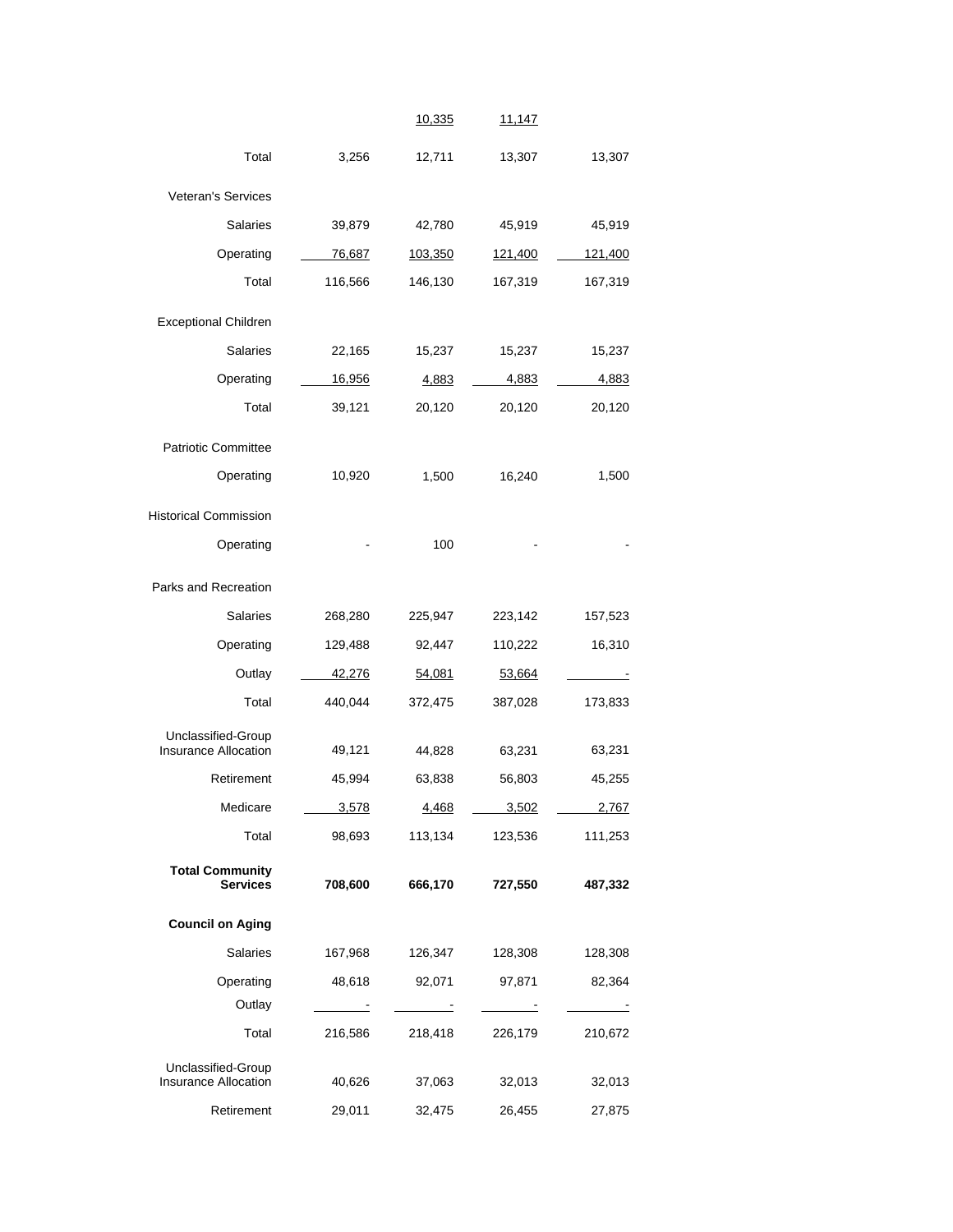| Medicare                            | 2,257                    | <u>2,273</u>             | 1,631             | 1,704             |
|-------------------------------------|--------------------------|--------------------------|-------------------|-------------------|
| Total                               | 71,894                   | 71,811                   | 60,099            | 61,592            |
| <b>Total Council on Aging</b>       | 288,480                  | 290,229                  | 286,278           | 272,264           |
| <b>Facilities</b>                   |                          |                          |                   |                   |
| <b>Town Hall</b>                    |                          |                          |                   |                   |
| <b>Salaries</b>                     | 14,193                   | 20,168                   | 21,374            | 10,687            |
| Operating                           | 63,525                   | 56,812                   | 62,270            | 25,554            |
| Capital Outlay                      |                          |                          | 20,000            |                   |
| Sewer Enterprise Fund<br>Allocation | (2, 106)                 | (2,020)                  | (2,091)           | (2,091)           |
| Water Enterprise Fund<br>Allocation | (2, 106)                 | (2,020)                  | (2,091)           | (2,091)           |
| Total                               | 73,506                   | 72,940                   | 99,462            | 32,059            |
| <b>Auxiliary Buildings</b>          |                          |                          |                   |                   |
| Operating                           | 35,958                   | 38,895                   | 42,685            | 42,685            |
| Sewer Enterprise Fund<br>Allocation | (904)                    | (979)                    | (1,067)           | (1,067)           |
| Water Enterprise Fund               | (904)                    |                          |                   |                   |
| Allocation<br>Total                 | 34,150                   | <u>(979)</u><br>36,937   | (1,067)<br>40,551 | (1,067)<br>40,551 |
|                                     |                          |                          |                   |                   |
| Cemeteries                          |                          |                          |                   |                   |
| Operating                           | 3,000                    | <u>2,500</u>             | 3,000             | 3,000             |
| <b>Total Facilities</b>             | 110,656                  | 112,377                  | 143,013           | 75,610            |
|                                     |                          |                          |                   |                   |
| Library                             |                          |                          |                   |                   |
| Library                             |                          |                          |                   |                   |
| Salaries                            | 745,711                  | 763,146                  | 752,369           | 704,075           |
| Operating                           | 361,329                  | 344,152                  | 372,123           | 305,623           |
| <b>Capital Outlay</b>               | $\overline{\phantom{a}}$ | $\overline{\phantom{a}}$ | 10,000            |                   |
| Total                               | 1,107,040                | 1,107,298                | 1,134,492         | 1,009,698         |
| Unclassified-Group                  |                          |                          |                   |                   |
| Insurance Allocation                | 239,509                  | 230,144                  | 228,152           | 228,152           |
| Retirement                          | 130,151                  | 144,055                  | 146,334           | 154,188           |
| Medicare                            | <u>10,125</u>            | 10,083                   | 9,022             | 9,428             |
| Total                               | 379,785                  | 384,282                  | 383,509           | 391,769           |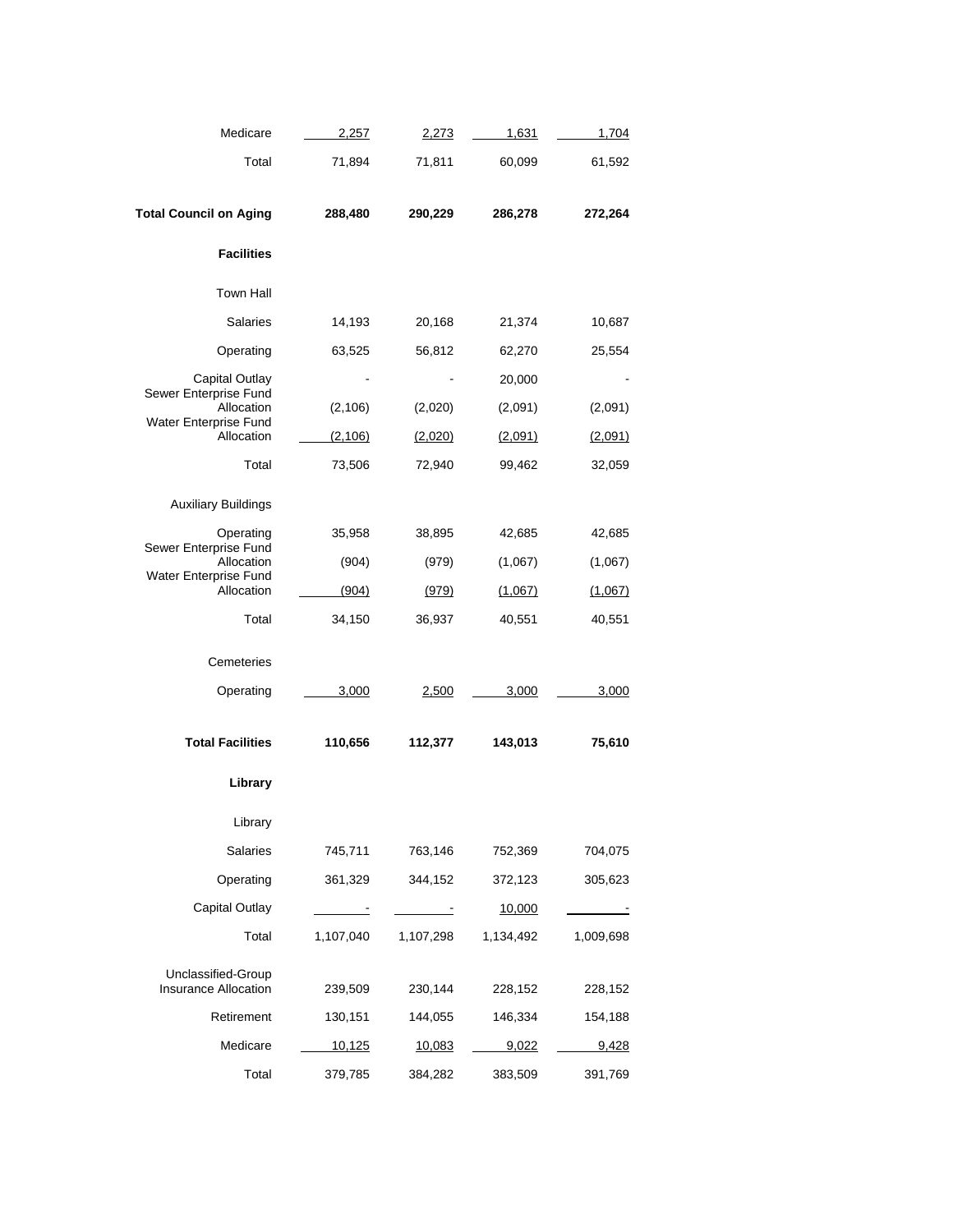| <b>Total Library</b>                            | 1,486,825 | 1,491,580 | 1,518,001     | 1,401,467     |
|-------------------------------------------------|-----------|-----------|---------------|---------------|
| <b>Planning and</b><br><b>Development</b>       |           |           |               |               |
| <b>Planning (Community</b><br>Development)      |           |           |               |               |
| <b>Salaries</b>                                 | 319,560   | 323,840   | 347,934       | 341,658       |
| Operating                                       | 31,870    | 35,925    | 26,080        | 26,080        |
| Capital Outlay<br><b>Wetlands Protection</b>    |           |           |               |               |
| Offset<br>Sewer Enterprise Fund                 |           | (16, 345) |               | (16, 345)     |
| Allocation<br>Water Enterprise Fund             | (69, 164) | (70, 657) | (66, 142)     | (66, 142)     |
| Allocation                                      | (19, 834) | (20, 295) | (19, 185)     | (19, 185)     |
| Total                                           | 262,432   | 252,468   | 288,687       | 266,066       |
| <b>Building</b>                                 |           |           |               |               |
| Salaries                                        | 272,614   | 288,494   | 318,172       | 267,271       |
| Operating                                       | 5,227     | 5,450     | 5,450         | 5,450         |
| Capital Outlay<br>Sewer Enterprise Fund         |           |           |               |               |
| Allocation                                      | (46, 433) | (41, 870) | (44, 689)     | (44, 689)     |
| Water Enterprise Fund<br>Allocation             | (23, 783) | (30, 820) | (33, 597)     | (33, 597)     |
| Total                                           | 207,625   | 221,254   | 245,336       | 194,435       |
| Board of Health                                 |           |           |               |               |
| <b>Salaries</b>                                 | 265,325   | 280,965   | 288,252       | 287,052       |
| Operating                                       | 27,955    | 19,517    | 30,157        | 21,157        |
| Capital Outlay                                  |           |           | 30,000        | 900           |
| Sewer Enterprise Fund<br>Allocation             | (7, 745)  | (7, 793)  | (7, 876)      | (7, 876)      |
| Water Enterprise Fund<br>Allocation             | (7, 745)  | (7, 793)  | (7, 876)      | (7, 876)      |
| Total                                           | 277,790   | 284,896   | 332,657       | 293,357       |
| Unclassified-Group                              |           |           |               |               |
| <b>Insurance Allocation</b>                     | 194,931   | 197,958   | 162,808       | 162,808       |
| Retirement                                      | 132,513   | 148,858   | 169,534       | 167,778       |
| Medicare                                        | 10,309    | 10,419    | <u>10,453</u> | <u>10,259</u> |
| Total                                           | 337,753   | 357,235   | 342,795       | 340,845       |
| <b>Total Planning and</b><br><b>Development</b> | 1,085,600 | 1,115,853 | 1,209,475     | 1,094,703     |

**Public Safety** 

Police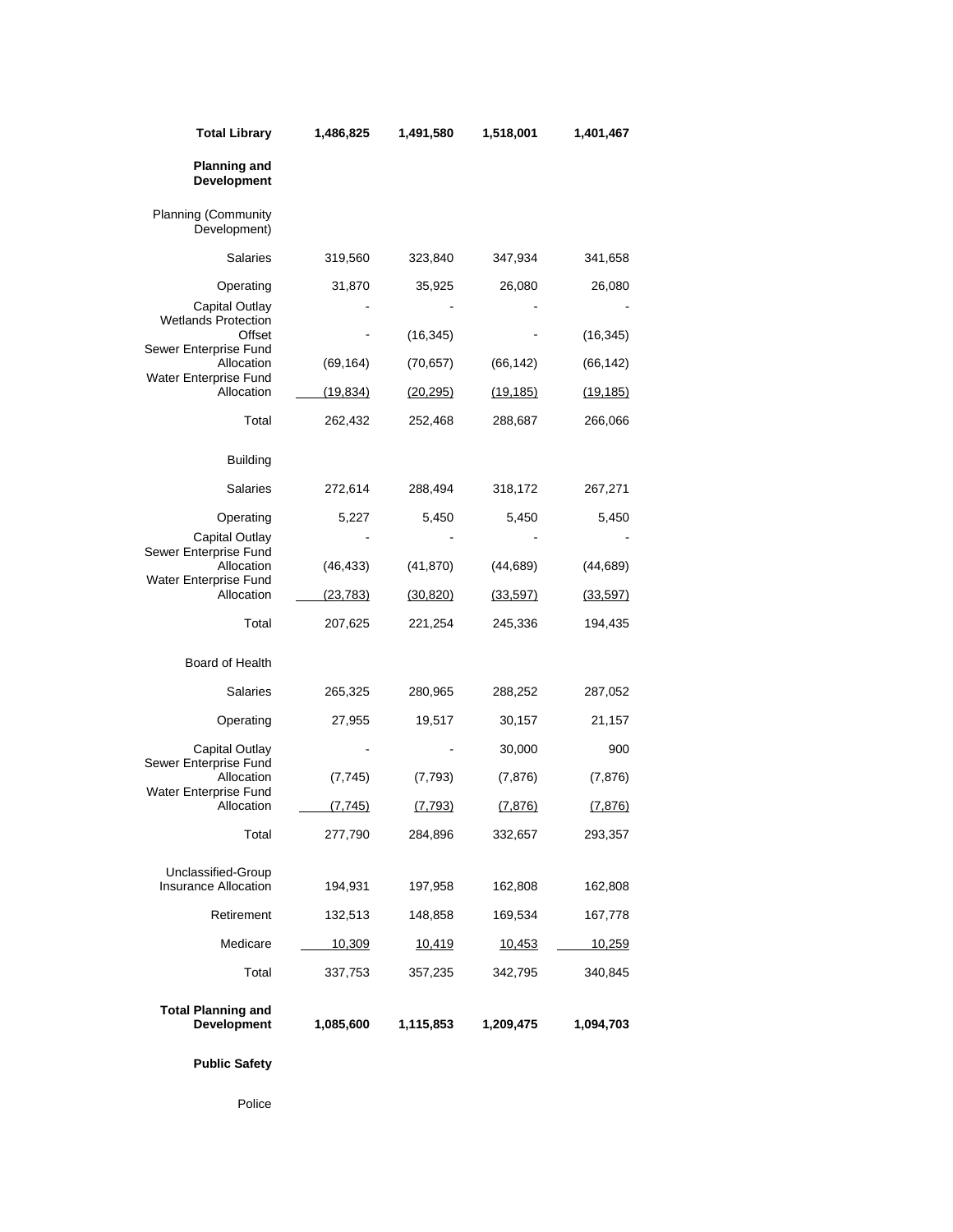| Salaries                                   | 4,980,741                   | 5,080,688      | 5,362,507      | 5,000,471     |
|--------------------------------------------|-----------------------------|----------------|----------------|---------------|
| Operating                                  | 449,471                     | 538,180        | 575,285        | 545,635       |
| Outlay                                     | 142,400                     | 135,900        | 138,618        | <u>69,168</u> |
| Total                                      | 5,572,612                   | 5,754,768      | 6,076,410      | 5,615,274     |
| <b>Auxiliary Police</b>                    |                             |                |                |               |
| Operating                                  | 1,788                       | 1,800          | 1,800          | 1,800         |
|                                            |                             |                |                |               |
| Fire                                       |                             |                |                |               |
| Salaries                                   | 3,899,736                   | 4,010,918      | 4,209,840      | 3,782,282     |
| Operating                                  | 285,845                     | 285,036        | 286,880        | 286,880       |
| Outlay                                     | <u>200,788</u>              | <u>129,677</u> | <u>143,154</u> | 143,154       |
| Total                                      | 4,386,369                   | 4,425,631      | 4,639,874      | 4,212,316     |
| <b>Emergency Management</b>                |                             |                |                |               |
| Salaries                                   | 4,505                       | 4,592          | 4,747          | 4,747         |
| Operating                                  | 12,949                      | 14,400         | 36,900         | 22,200        |
| Capital Outlay                             | 1,449                       | 18,479         | 15,840         | 15,840        |
| Total                                      | 18,903                      | 37,471         | 57,487         | 42,787        |
| Parking Clerk                              |                             |                |                |               |
| Salaries                                   | 4,000                       | 4,000          | 4,000          | 4,000         |
| Operating                                  | 526                         | 1,800          | 1,800          | 1,800         |
| Total                                      | 4,526                       | 5,800          | 5,800          | 5,800         |
|                                            |                             |                |                |               |
| Unclassified-Group<br>Insurance Allocation | 2,285,789                   | 2,064,941      | 2,190,141      | 2,190,141     |
| Retirement                                 | 1,312,016                   | 1,556,326      | 1,727,817      | 1,748,248     |
| Medicare                                   | 102,065                     | 108,928        | 106,531        | 106,901       |
| Total                                      | 3,699,870                   | 3,730,195      | 4,024,488      | 4,045,290     |
|                                            |                             |                |                |               |
| <b>Total Public Safety</b>                 | 13,684,068                  | 13,955,665     | 14,805,859     | 13,923,267    |
| <b>School Department</b>                   |                             |                |                |               |
| <b>Salaries</b>                            | 23,376,804                  | 24,109,967     | 26,496,581     | 23,720,252    |
| Less: Salary Offsets                       | $\frac{1}{2}$ $\frac{1}{2}$ | (163, 500)     | (453,500)      | (453,500)     |
| <b>Total Salaries</b>                      | 23,376,804                  | 23,946,467     | 26,043,081     | 23,266,752    |
|                                            |                             |                |                |               |
| Operating                                  | 7,683,042                   | 9,772,634      | 10,881,238     | 9,881,238     |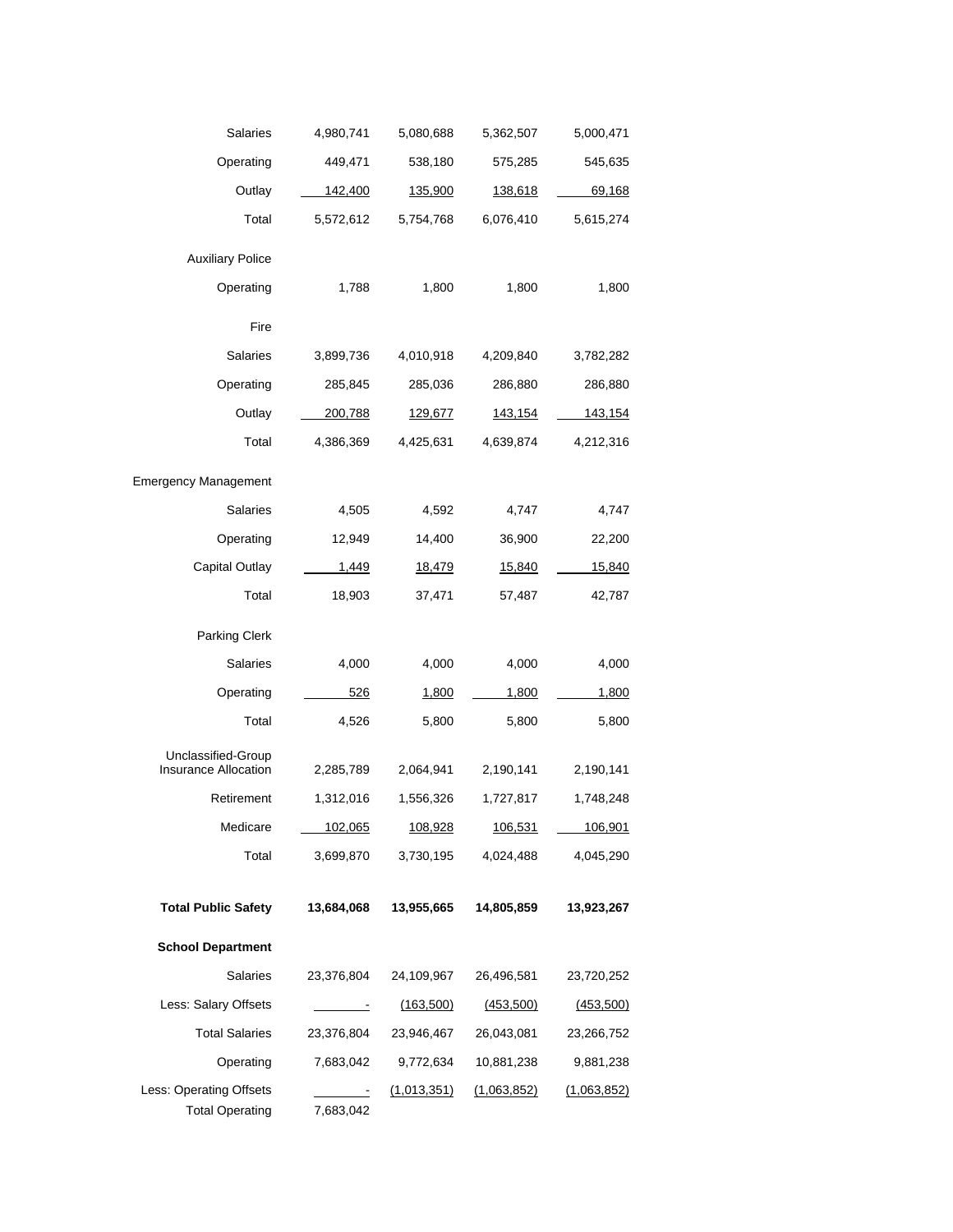| Total                                             | 772,325        | 776,213          | 601,052        | 568,785    |
|---------------------------------------------------|----------------|------------------|----------------|------------|
| Medicare                                          | <u>12,580</u>  | 13,769           | <u>17,183</u>  | 15,190     |
| Retirement                                        | 161,710        | 196,719          | 278,686        | 248,412    |
| Unclassified-Group<br><b>Insurance Allocation</b> | 598,035        | 565,725          | 305,183        | 305,183    |
| Operating                                         | 147,224        | 157,550          | 181,780        | 181,780    |
| <b>Street Lighting</b>                            |                |                  |                |            |
| Total                                             | 407,555        | 201,500          | 201,500        | 201,500    |
| Operating                                         | <u>310,783</u> | 126,000          | <u>126,000</u> | 126,000    |
| <b>Salaries</b>                                   | 96,772         | 75,500           | 75,500         | 75,500     |
| Snow and Ice                                      |                |                  |                |            |
| Total                                             | 1,686,482      | 1,591,281        | 1,783,103      | 1,537,949  |
| Allocation                                        | (210, 569)     | (243, 375)       | (268, 428)     | (251, 550) |
| Allocation<br>Water Enterprise Fund               | (158, 635)     | (191, 442)       | (206, 236)     | (189, 358) |
| Outlay<br>Sewer Enterprise Fund                   | 247,369        | 275,321          | 276,900        | 276,900    |
| Operating                                         | 527,840        | 562,350          | 609,550        | 537,550    |
| <b>Salaries</b>                                   | 1,280,477      | 1,188,427        | 1,371,317      | 1,164,407  |
| Department of Public<br>Works                     |                |                  |                |            |
| <b>Public Works</b>                               |                |                  |                |            |
| <b>Total School Department</b>                    | 44,635,563     | 48,238,216       | 52,478,772     | 48,546,593 |
| Regional Vocational<br>School                     | 3,726,531      | <u>4,108,278</u> | 4,658,278      | 4,619,428  |
| Sub-Total                                         | 40,909,032     | 44,129,938       | 47,820,494     | 43,927,165 |
| Other                                             | 453,011        | 498,282          | 503,009        | 503,009    |
| <b>Debt Service</b>                               | 2,147,459      | 2,160,853        | 1,951,022      | 1,951,022  |
| Group Insurance                                   | 5,394,236      | 6,625,986        | 7,084,627      | 7,084,627  |
| Retirement                                        | 1,854,480      | 2,139,067        | 2,304,369      | 2,304,369  |
| Outlay<br>Unclassified                            |                |                  | 117,000        |            |
|                                                   |                | 8,759,283        | 9,817,386      | 8,817,386  |

Solid Waste Disposal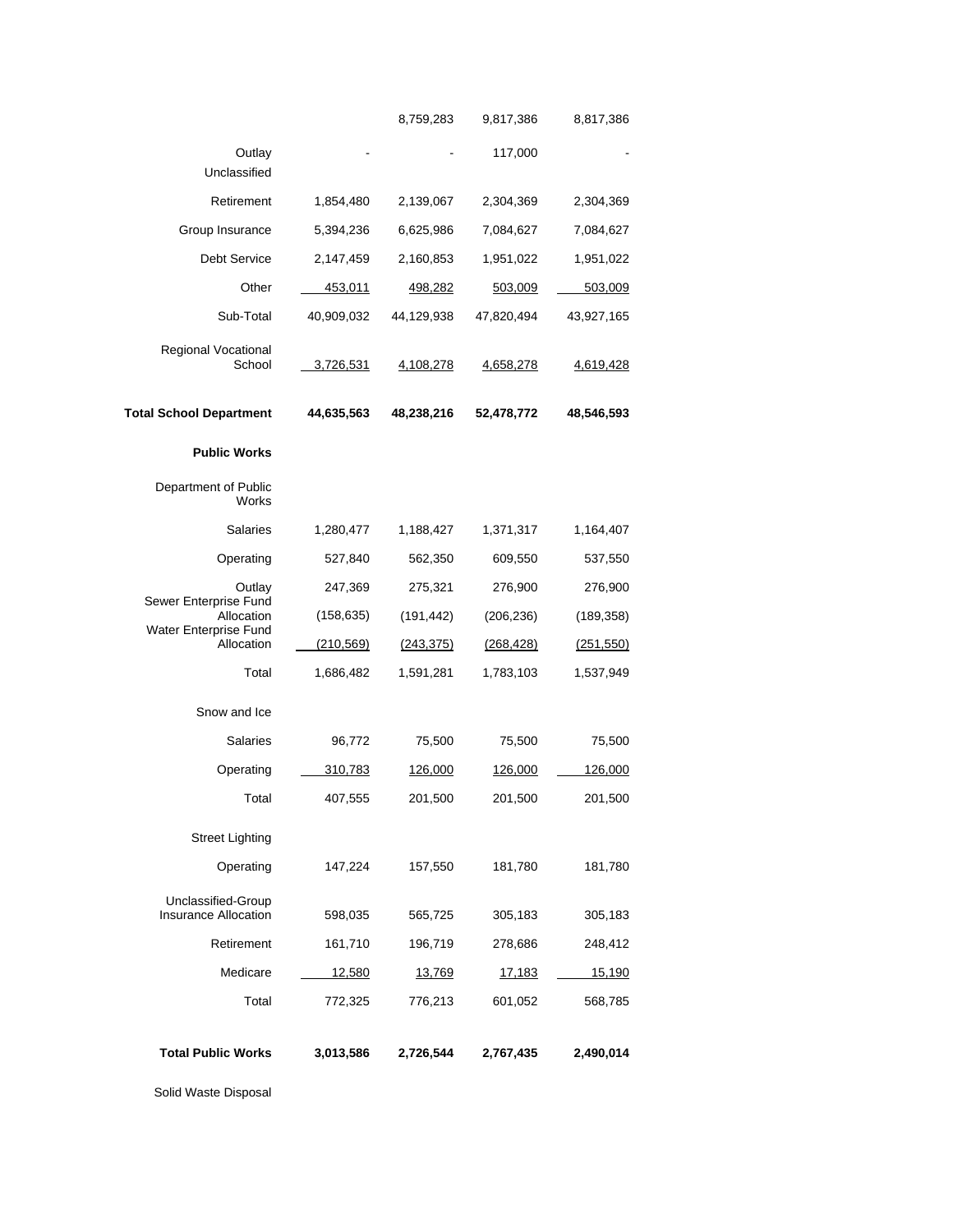| Operating                                                | 2,217,045   | <u>2,384,551</u> | <u>2,735,866</u> | 2,479,998   |
|----------------------------------------------------------|-------------|------------------|------------------|-------------|
| <b>Total Solid Waste</b>                                 | 2,217,045   | 2,384,551        | 2,735,866        | 2,479,998   |
| Unclassified                                             |             |                  |                  |             |
|                                                          |             |                  |                  |             |
| Reserve Fund                                             |             | 100,000          | 100,000          | 100,000     |
| <b>Maturing Debt</b>                                     | 820,070     | 903,070          | 897,070          | 897,070     |
| <b>Interest-Maturing Debt</b>                            | 384,512     | 427,978          | 389,503          | 389,503     |
| Interest-Temporary Loans                                 | 74,044      | 10,000           | 10,000           | 10,000      |
| Retirement<br>Occupational Injury                        | 2,434,652   | 2,772,795        | 3,122,507        | 3,122,507   |
| Reserve<br>Unemployment                                  | 100,316     | 71,500           | 80,795           | 80,795      |
| Compensation                                             | 7,426       | 55,591           | 16,454           | 44,510      |
| Group Insurance                                          | 3,815,659   | 3,886,784        | 3,837,020        | 3,837,020   |
| Medicare Tax                                             | 183,786     | 182,809          | 190,000          | 188,601     |
| Fire/Liability Insurance                                 | 366,544     | 379,320          | 390,700          | 390,700     |
| Court Judgments<br><b>Town Health Insurance</b>          |             |                  |                  |             |
| Allocation<br><b>Town Retirement</b>                     | (3,815,659) | (3,509,871)      | (3,383,872)      | (3,383,872) |
| Allocation                                               | (2,084,955) | (2,426,597)      | (2,758,724)      | (2,758,724) |
| <b>Town Medicare Allocation</b><br>Sewer Enterprise Fund | (161, 611)  | (169, 315)       | (169, 630)       | (168, 231)  |
| Allocation<br>Water Enterprise Fund                      | (285,007)   | (272, 607)       | (284, 097)       | (284, 097)  |
| Allocation                                               | (516, 453)  | (503, 800)       | <u>(553,204)</u> | (553, 204)  |
| <b>Total Unclassified</b>                                | 1,323,324   | 1,907,657        | 1,884,522        | 1,912,578   |
| <b>Total Budget Before</b><br>Transfers                  | 71,358,374  | 75,762,297       | 81,772,786       | 75,660,378  |
| <b>Transfers</b>                                         |             |                  |                  |             |
| To Special Revenue                                       | 29,038      | 73,168           | 80,000           |             |
| To Trust Funds                                           | 35,000      | 252,720          |                  |             |
| To Sewer Enterprise                                      | 344,769     | 399,031          |                  |             |
| <b>Total Transfers</b>                                   | 408,807     | 724,919          | 80,000           |             |
| <b>ATM Total General Fund</b><br><b>Budget</b>           | 71,767,181  | 76,487,216       | 81,852,786       | 75,660,378  |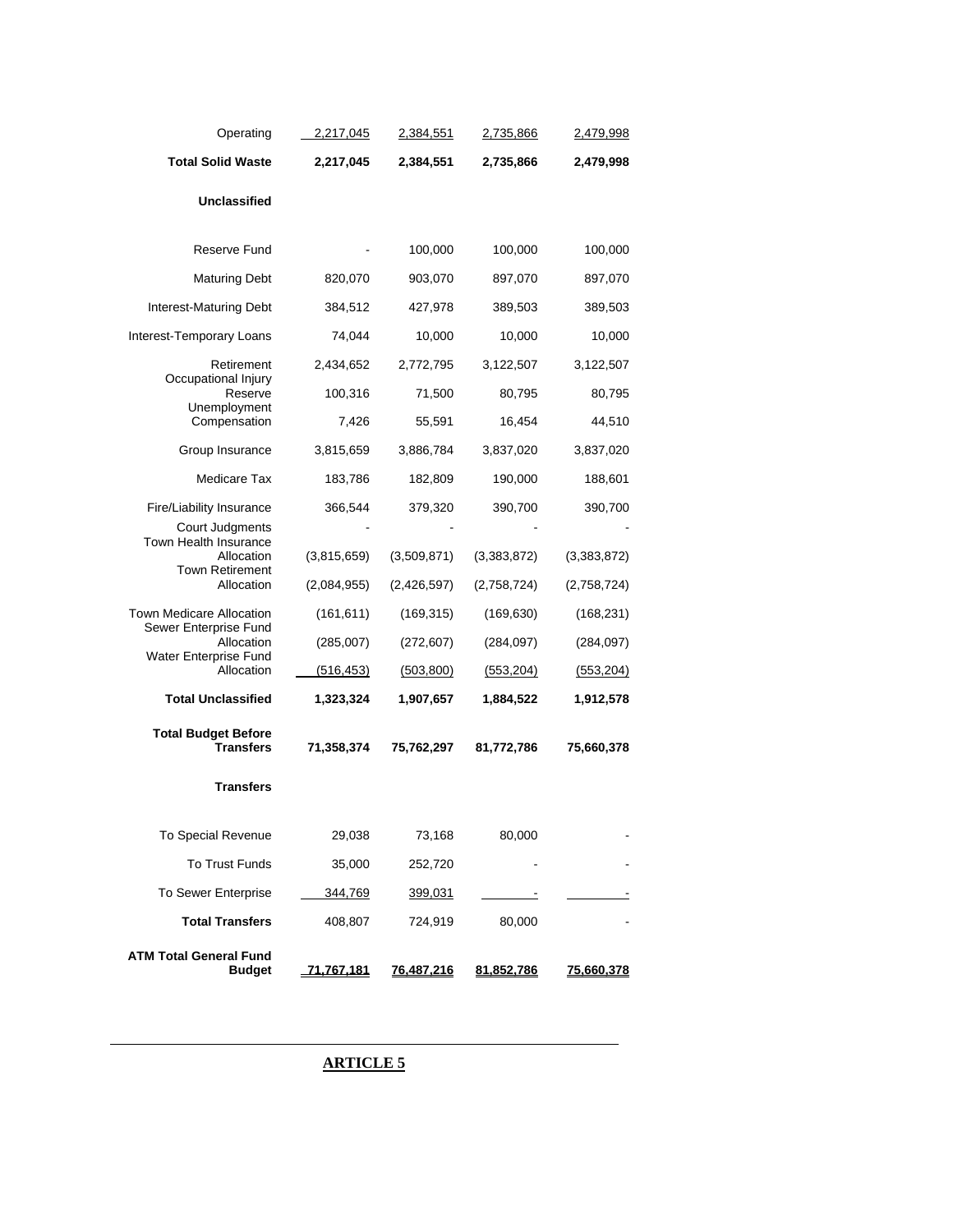To see if the Town will vote to raise and appropriate or transfer from available funds a sum of money to operate the sewer enterprise fund or take any other action relative thereto.

## **TOWN OF TEWKSBURY**

## **SEWER ENTERPRISE FUND**

## **FISCAL YEAR 2009 PROPOSED BUDGET**

r

| <b>Budget Presentation:</b>    |           | <b>Budget Recommendation:</b>        |             | <b>Budget Article:</b>                  |                 |
|--------------------------------|-----------|--------------------------------------|-------------|-----------------------------------------|-----------------|
| <b>REVENUES</b>                |           | Recommend that the following sums    |             | To see if the Town will vote to raise   |                 |
| User Fees                      | 4,035,492 | be appropriated to operate the       |             | and appropriate or transfer from        |                 |
| Sewer Liens                    |           | 125,000 sewer enterprise fund        |             | available funds a sum of money to       |                 |
| <b>Sewer Connection Liens</b>  | 300,000   |                                      |             | operate the sewer enterprise fund       |                 |
| <b>Connection Fees</b>         | 1,437,695 | Salaries                             | 228,089     | or take any other action thereon.       |                 |
| <b>Application Fees</b>        | 15,000    | Expenses                             | 334,440     |                                         |                 |
| Interest/Demands               | 10,000    | Capital Outlay                       |             | 72,500 Voted:                           |                 |
| <b>Investment Income</b>       | 300,000   | <b>Lowell Sewer</b>                  | 600,000     |                                         |                 |
| Use of PY Surplus              | 950,000   | Reserve Fund                         | 50,000      |                                         |                 |
| Transfer from GF               | 329,541   | Debt                                 |             | 5,501,049 That the following sums be    |                 |
| Total                          | 7,502,728 | Subtotal                             |             | 6,786,078 appropriated for the sewer    |                 |
|                                |           |                                      |             | enterprise fund.                        |                 |
|                                |           |                                      |             |                                         |                 |
|                                |           | Board of Selectmen                   | 2,462       | 17,936 Direct Expenses                  |                 |
| <b>EXPENSES</b><br>Direct      |           | <b>Town Manager</b><br>Accounting    |             | 5,659 Salaries                          | 228,089         |
| Salaries                       |           | 228,089 Computer Services            |             | 2,687 Expenses                          | 984,440         |
| <b>Operating Expenses</b>      |           | 334,440 Assessor                     |             | 12,964 Capital Outlay                   | 72,500          |
| <b>Lowell Sewer</b>            |           | 600,000 Treasurer/Collector          | 69,299 Debt |                                         | 5,501,049       |
| Reserve Fund                   |           | 50,000 Town Counsel                  | 4,844       | Subtotal                                | 6,786,078       |
| Capital Outlay                 |           | 72,500 Administrative Services       |             | 1,830 Indirect Expenses                 | 716,651         |
| Debt                           |           | <b>Town Clerk</b>                    | 3,648       | Total                                   | \$<br>7,502,728 |
| Principal - Maturing Debt      |           | 2,251,479 Community Development      | 66,142      |                                         |                 |
| Interest - Maturing Debt       |           | 2,856,546 Town Hall                  |             | 2,091 And that \$7,502,728 be raised as |                 |
| Interest - Temporary           |           | 393,024 Auxiliary Buildings          |             | $1,067$ follows:                        |                 |
| Total                          |           | 6,786,078 Building Dept              |             | 44,689 Department receipts              | \$<br>6,223,187 |
|                                |           | Dept of Public Works                 |             | 189,358 Transfer from GF                | \$<br>329,541   |
| Indirect                       |           | <b>Health Dept</b>                   |             | 7,876 Free Cash                         | \$<br>950,000   |
| Board of Selectmen             |           | 2,462 Group Insurance                | 153,925     |                                         |                 |
| Town Manager                   |           | 17,936 Retirement                    | 122,937     |                                         |                 |
| Accounting                     |           | 5,659 Medicare                       | 7,235       |                                         |                 |
| <b>Computer Services</b>       | 2,687     | Subtotal                             | 716,650     |                                         |                 |
| Assessor                       | 12,964    |                                      |             |                                         |                 |
| Treasurer/Collector            | 69,299    | Total                                | \$7,502,728 |                                         |                 |
|                                |           |                                      |             |                                         |                 |
| <b>Town Counsel</b>            | 4,844     |                                      |             |                                         |                 |
| <b>Administrative Services</b> | 1,830     | $$6,223,187$ to come from sewer      |             |                                         |                 |
| Town Clerk                     | 3,648     | enterprise revenues, \$329,541 to be |             |                                         |                 |
| <b>Community Development</b>   | 66,142    | transferred from the general fund to |             |                                         |                 |
|                                |           |                                      |             |                                         |                 |
| Town Hall                      | 2,091     | fund exempt sewer debt raised        |             |                                         |                 |
| <b>Auxiliary Buildings</b>     | 1,067     | through taxes and \$950,000 to come  |             |                                         |                 |
| <b>Building Dept</b>           | 44,689    | from Free Cash                       |             |                                         |                 |
| Dept of Public Works           | 189,358   |                                      |             |                                         |                 |
| <b>Health Dept</b>             | 7,876     |                                      |             |                                         |                 |
| Group Insurance                | 153,925   |                                      |             |                                         |                 |
| Retirement                     | 122,937   |                                      |             |                                         |                 |
|                                |           |                                      |             |                                         |                 |
| Medicare                       | 7,235     |                                      |             |                                         |                 |
| <b>Total Indirect Expenses</b> | 716,651   |                                      |             |                                         |                 |
|                                |           |                                      |             |                                         |                 |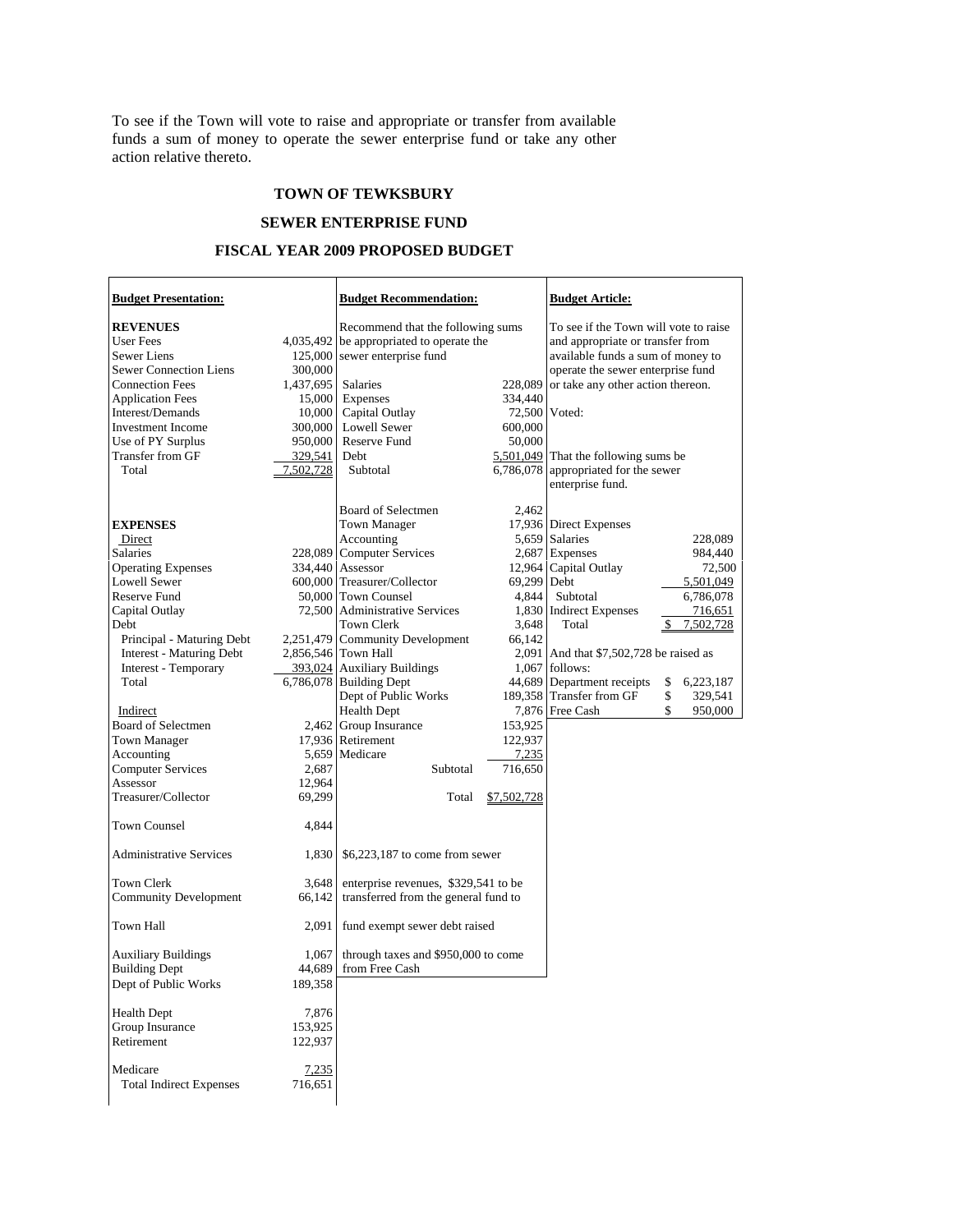| <b>Total Expenses</b> | 7,502,728 |
|-----------------------|-----------|
| Surplus/Deficit       |           |

Г

**Executive Summary:** The purpose of this article is to fund the Sewer Enterprise Fund for FY 2009

## **ARTICLE 6**

To see if the Town will vote to raise and appropriate or transfer from available funds a sum of money to operate the water enterprise fund or take any other action relative thereto.

## **TOWN OF TEWKSBURY**

#### **WATER ENTERPRISE FUND**

## **FISCAL YEAR 2009 PROPOSED BUDGET**

Τ

Τ

| <b>Budget Presentation:</b>     |           | <b>Budget Recommendation:</b>     |             | <b>Budget Article:</b><br>To see if the Town will vote to |             |
|---------------------------------|-----------|-----------------------------------|-------------|-----------------------------------------------------------|-------------|
| <b>REVENUES</b>                 |           | Recommend that the following sums |             | raise                                                     |             |
| <b>User Fees</b>                | 4,980,337 | be appropriated to operate the    |             | and appropriate or transfer from                          |             |
| <b>Water Liens</b>              | 250,000   | water enterprise fund             |             | available funds a sum of money to                         |             |
| <b>Connection Fees</b>          | 15,000    |                                   |             | operate the water enterprise fund                         |             |
| Meter Replacement Fee           |           | <b>Salaries</b>                   |             | 1,158,870 or take any other action thereon.               |             |
| <b>Investment Income</b>        | 50,000    | Expenses                          | 1,169,380   |                                                           |             |
| Other Income                    | 19,000    | Capital Outlay                    |             | 64,656 Voted:                                             |             |
| Total                           | 5,314,337 | Reserve Fund                      |             | 25,000 That the following sums be                         |             |
|                                 |           | <b>Debt</b>                       |             | 1,889,790 appropriated for the water                      |             |
| <b>EXPENSES</b>                 |           | Subtotal                          |             | 4,307,696 enterprise fund.                                |             |
| Direct                          |           |                                   |             |                                                           |             |
| <b>Salaries</b>                 |           | 1,158,870 Board of Selectmen      |             | 2,462 Direct Expenses                                     |             |
| <b>Operating Expenses</b>       |           | 1,169,380 Town Manager            |             | 17,936 Salaries                                           | 1,158,870   |
| Capital Outlay                  |           | 64,656 Accounting                 | 5,659       |                                                           |             |
| <b>Reserve Fund</b>             |           | 25,000 Computer Services          |             | 2,687 Expenses                                            | 1,169,380   |
| Debt                            |           | Assessor                          |             | 12,964 Capital Outlay                                     | 64,656      |
| Principal - Maturing Debt       |           | 1,321,081 Treasurer/Collector     |             | 86,039 Reserve Fund                                       | 25,000      |
| <b>Interest - Maturing Debt</b> |           | 523,209 Town Counsel              | 4.844 Debt  |                                                           | 1,889,790   |
| Interest - Temporary            |           | 45,500 Administrative Services    | 1,830       | Subtotal                                                  | 4,307,696   |
| Total                           |           | 4,307,696 Town Clerk              |             | 3,648 Indirect Expenses                                   | 1,006,640   |
|                                 |           | <b>Community Development</b>      | 19,185      | Total                                                     | \$5,314,337 |
| Indirect                        |           | <b>Town Hall</b>                  | 2,091       |                                                           |             |
| Board of Selectmen              |           | 2,462 Auxiliary Buildings         |             | 1,067 And that \$5,314,337 be raised as                   |             |
| <b>Town Manager</b>             |           | 17,936 Building Dept              |             | 33,597 follows:                                           |             |
| Accounting                      |           | 5,659 Dept of Public Works        | 251,550     |                                                           |             |
| <b>Computer Services</b>        |           | 2,687 Health Dept                 |             | 7,876 Department receipts                                 | \$5,314,337 |
| Assessor                        |           | 12,964 Group Insurance            | 299,223     |                                                           |             |
| Treasurer/Collector             |           | 86,039 Retirement                 | 240,847     |                                                           |             |
| <b>Town Counsel</b>             |           | 4,844 Medicare                    | 13,135      |                                                           |             |
| <b>Administrative Services</b>  | 1,830     | Subtotal                          | 1,006,640   |                                                           |             |
| Town Clerk                      | 3,648     |                                   |             |                                                           |             |
| <b>Community Development</b>    | 19,185    | Total                             | \$5,314,337 |                                                           |             |
| <b>Town Hall</b>                | 2,091     |                                   |             |                                                           |             |
| <b>Auxiliary Buildings</b>      | 1,067     | \$5,314,337 to come from water    |             |                                                           |             |
| <b>Building Dept</b>            | 33,597    | enterprise revenues.              |             |                                                           |             |
| Dept of Public Works            | 251,550   |                                   |             |                                                           |             |
| <b>Health Dept</b>              | 7,876     |                                   |             |                                                           |             |
| Group Insurance                 | 299,223   |                                   |             |                                                           |             |
| Retirement                      | 240,847   |                                   |             |                                                           |             |
| Medicare                        | 13,135    |                                   |             |                                                           |             |
| <b>Total Indirect Expenses</b>  | 1,006,640 |                                   |             |                                                           |             |
| <b>Total Expenses</b>           |           |                                   |             |                                                           |             |
|                                 | 5,314,337 |                                   |             |                                                           |             |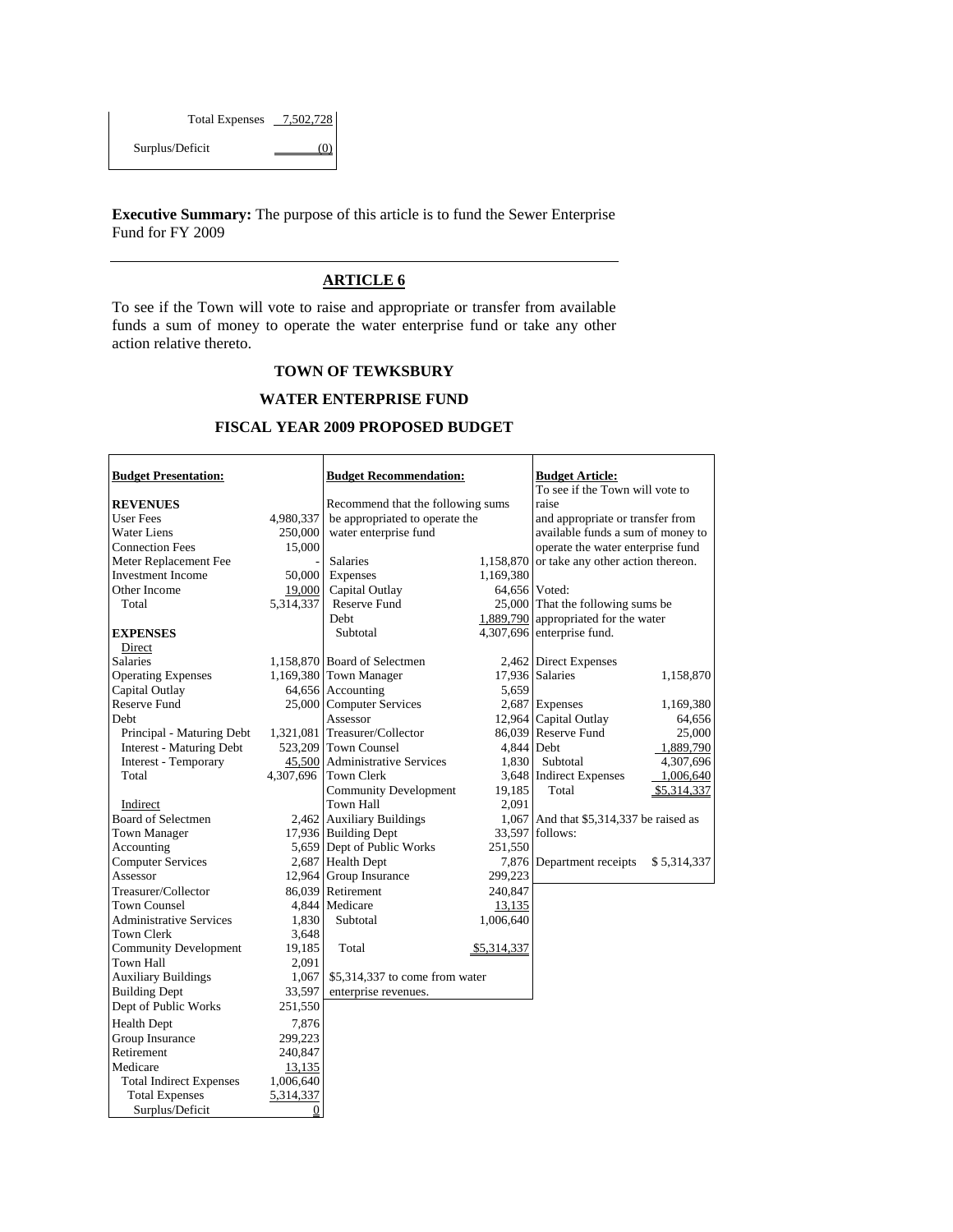**Executive Summary:** The purpose of this article is to fund the Water Enterprise Fund for FY 2009. \_\_\_\_\_\_\_\_\_\_\_\_\_\_\_\_\_\_\_\_\_\_\_\_\_\_\_\_\_\_\_\_\_\_\_\_\_\_\_\_\_\_\_\_\_\_\_\_\_\_\_\_\_\_\_\_\_\_\_\_\_\_\_\_

### **ARTICLE 7**

To see if the Town will vote to transfer from the E & D account the total sum of \$1,600,000 to be used by the Assessors to reduce the current tax levy, or take any other action relative thereto.

Town Manager

**Executive Summary:** This article allows the Town to utilize funds that were considered available as of June 30, 2007, to balance the FY09 general fund budget.

## **ARTICLE 8**

\_\_\_\_\_\_\_\_\_\_\_\_\_\_\_\_\_\_\_\_\_\_\_\_\_\_\_\_\_\_\_\_\_\_\_\_\_\_\_\_\_\_\_\_\_\_\_\_\_\_\_\_\_\_\_\_\_

To see if the Town will vote to transfer from the certified sewer enterprise fund free cash the sum of \$950,000 to be used to fund the sewer enterprise fund appropriations in FY09, or take any other action relative thereto.

Town Manager

**Executive Summary:** This article allows the Town to utilize funds that were considered available as of June 30, 2007, to balance the FY09 sewer enterprise budget.

## **ARTICLE 9**

\_\_\_\_\_\_\_\_\_\_\_\_\_\_\_\_\_\_\_\_\_\_\_\_\_\_\_\_\_\_\_\_\_\_\_\_\_\_\_\_\_\_\_\_\_\_\_\_\_\_\_\_\_\_\_\_

To see if the Town will vote to accept the provisions of Chapter 44 Section 53F ½ of the Massachusetts General Laws, establishing Solid Waste Collection and Disposal as an enterprise fund effective July 1, 2008, or take any related action.

#### Town Manager

**Executive Summary:** This article authorizes the establishment of an enterprise fund, beginning July 1, 2008, to account for the revenues and expenditures associated with the collection and disposal of residential and municipal trash in the Town of Tewksbury. These revenues and expenditures are segregated for accounting purposes and may only be used for purposes relating to the collection and disposal of residential and municipal trash.

### **ARTICLE 10**

\_\_\_\_\_\_\_\_\_\_\_\_\_\_\_\_\_\_\_\_\_\_\_\_\_\_\_\_\_\_\_\_\_\_\_\_\_\_\_\_\_\_\_\_\_\_\_\_\_\_\_\_\_\_\_\_

To see if the Town will vote to raise and appropriate or transfer from available funds a sum of money to operate the Solid Waste Collection and Disposal Enterprise Fund or take any other action relative thereto.

### **Solid Waste Collection and Disposal Enterprise Fund For the Period July 1, 2008 to June 30, 2009**

| <b>Budget Presentation</b> |             |
|----------------------------|-------------|
| Revenues                   |             |
| User Fees                  | \$1,765,500 |
| Transfer from General Fund | \$970,366   |
| <b>Total Revenues</b>      | \$2,735,866 |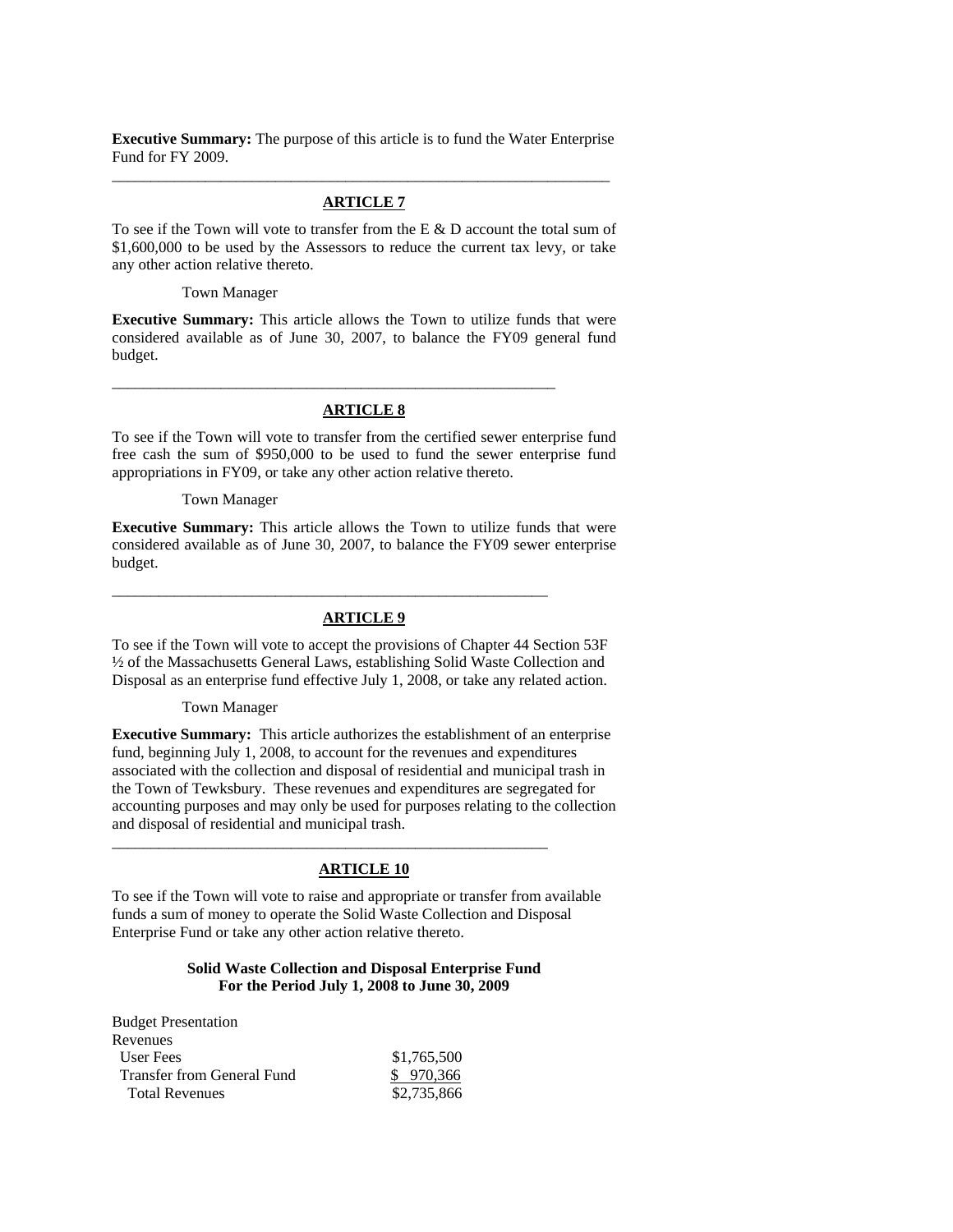Expenses Solid Waste Collection And Disposal \$2,735,866

Surplus/(Deficit)

Town Manager

**Executive Summary:** The purpose of this article is to fund the Solid Waste Collection and Disposal Enterprise Fund for the period July 1, 2008 through June 30, 2009.

## **ARTICLE 11**

To see if the Town will vote to appropriate the sum of \$120,000 to be expended by the Town Manager for the cost of purchasing and installing new fire hydrants in the Town of Tewksbury, including the payment of all costs incidental and related thereto and to determine whether such amount should be raised by taxation, by transfer from available funds, by borrowing or by any combination of the foregoing, or take any other action relative thereto.

**Motion:** That the Town hereby appropriates the sum of \$120,000 to pay the costs of purchasing and installing new fire hydrants for residential customers of the Town of Tewksbury and for the payment of all costs incidental and related thereto, and that to meet this appropriation the Town Treasurer, with the approval of the Selectmen, is hereby authorized to borrow said sum under and pursuant to Chapter 44 Section 8(7C) of the Massachusetts General Laws, or pursuant to any other enabling authority, and to issue bonds or notes of the Town therefore.

### Town Manager

**Executive Summary:** Many of the Town's current hydrants are past their useful lives and in need of replacement. This program will be implemented over ten years and an Annual Town Meeting appropriation will be submitted each year to continue the program. This request is to fund the fourth year of the replacement program.

# **\_\_\_\_\_\_\_\_\_\_\_\_\_\_\_\_\_\_\_\_\_\_\_\_\_\_\_\_\_\_\_\_\_\_\_\_\_\_\_\_\_\_\_\_\_\_\_\_\_\_\_\_\_\_\_\_\_\_\_\_\_\_ ARTICLE 12**

To see if the Town will vote to appropriate the sum of \$700,000 to be expended by the Town Manager for the cost of purchasing and installing new water meters for residential customers of the Town of Tewksbury, including the payment of all costs incidental and related thereto and to determine whether such amount should be raised by taxation, by transfer from available funds, by borrowing or by any combination of the foregoing, or take any other action relative thereto.

### Town Manager

**Motion:** That the Town hereby appropriates the sum of \$700,000 to pay the costs of purchasing and installing new water meters for residential customers of the Town of Tewksbury and for the payment of all costs incidental and related thereto, and that to meet this appropriation the Town Treasurer, with the approval of the Selectmen, is hereby authorized to borrow said sum under and pursuant to Chapter 44 Section 8(7C) of the Massachusetts General Laws, or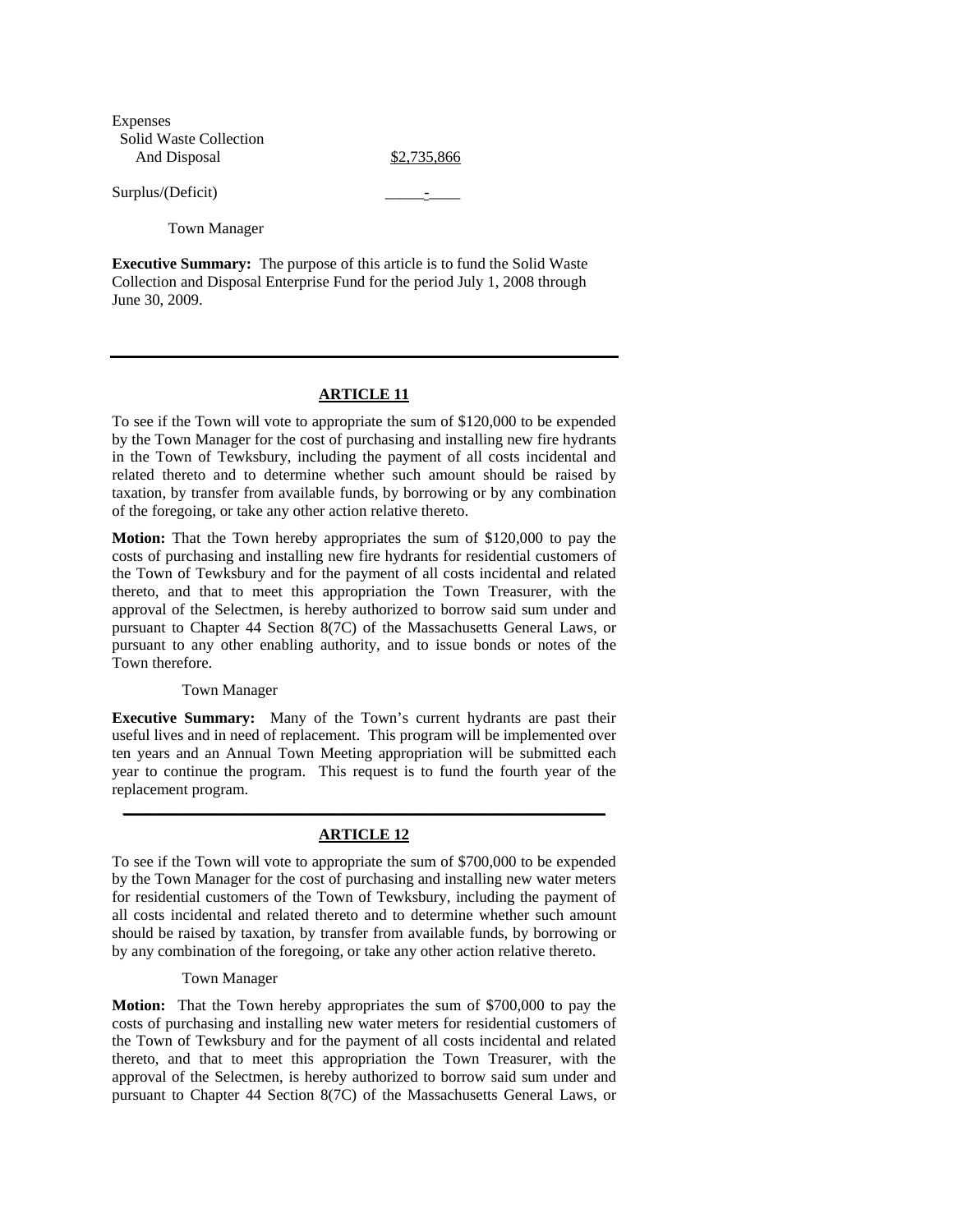pursuant to any other enabling authority, and to issue bonds or notes of the Town therefore.

**Executive Summary:** This article authorizes the Town to borrow funds to purchase and install new water meters for residential customers of the Town of Tewksbury. Many of the Town's current meters are past their useful lives and, as such, the periodic readings may not be entirely accurate. It is anticipated that this program will be implemented over six years and that an Annual Town meeting appropriation will be submitted each year to continue the program. This request is to fund the fourth year of the replacement program. Furthermore, the Commonwealth is requiring the Town to do this as part of the Master Sewer Program.

# \_\_\_\_\_\_\_\_\_\_\_\_\_\_\_\_\_\_\_\_\_\_\_\_\_\_\_\_\_\_\_\_\_\_\_\_\_\_\_\_\_\_\_\_\_\_\_\_\_\_\_\_\_\_\_\_\_\_\_\_\_\_\_\_ **ARTICLE 13**

To see if the Town will vote to appropriate a total of \$25,000 for the design and construction of sidewalks on various streets in the Town. The Town Manager is authorized to expend these sums on behalf of the Town and to acquire any fee, easement, or other interest in land by purchase, eminent domain, gift, or otherwise, and that to raise this appropriation, the Treasurer, with the approval of the Selectmen, is authorized to borrow \$25,000 under and pursuant to Chapter 44 Section 7(5), of the Massachusetts General Laws, or any other enabling authority, and to issue bonds or notes of the Town therefore, and that the Town Manager be authorized to apply for, accept and expend any federal, state or other grants that may be available for the projects, or take any other action relative thereto.

### Sidewalk Committee

**Motion:** That the Town hereby appropriates the sum of \$25,000 to pay the costs for the design and construction of sidewalks and for all other costs incidental and related thereto, the Town Manager is authorized to expend these sums on behalf of the Town to acquire any fee, easement, or other interest in land by purchase, gift or otherwise, and that to meet this appropriation the Treasurer, with the approval of the Selectmen, is hereby authorized to borrow said funds under and pursuant to Chapter 44 Section 7(5) of the Massachusetts General Laws, or pursuant to any other enabling authority, and to issue bonds and notes of the Town therefore.

**Executive Summary:** The purpose of this article is to authorize the third of five borrowing installments so that the sidewalk improvements can continue to be implemented in compliance with the long range Town-wide Sidewalk Improvement Plan developed by the Sidewalk Committee.

# \_\_\_\_\_\_\_\_\_\_\_\_\_\_\_\_\_\_\_\_\_\_\_\_\_\_\_\_\_\_\_\_\_\_\_\_\_\_\_\_\_\_\_\_\_\_\_\_\_\_\_\_\_\_\_\_\_\_\_\_\_\_\_\_ **ARTICLE 14**

To see if the Town will vote to raise and appropriate and transfer \$70,000 to the Fire Equipment Stabilization Fund or take any action related thereto.

### Town Manager

**Executive Summary**: The Fire Equipment Stabilization Fund will be used to accumulate funds to purchase or make lease payments on equipment needed by the Tewksbury Fire Dept. Since equipment requirements and costs can vary significantly from one fiscal year to the next this fund will be used to accumulate funds to stabilize the impact on future Fire Dept capital outlay budgets. Expenditures from this fund require a 2/3 Town meeting vote.

\_\_\_\_\_\_\_\_\_\_\_\_\_\_\_\_\_\_\_\_\_\_\_\_\_\_\_\_\_\_\_\_\_\_\_\_\_\_\_\_\_\_\_\_\_\_\_\_\_\_\_\_\_\_\_\_\_\_\_\_\_\_\_\_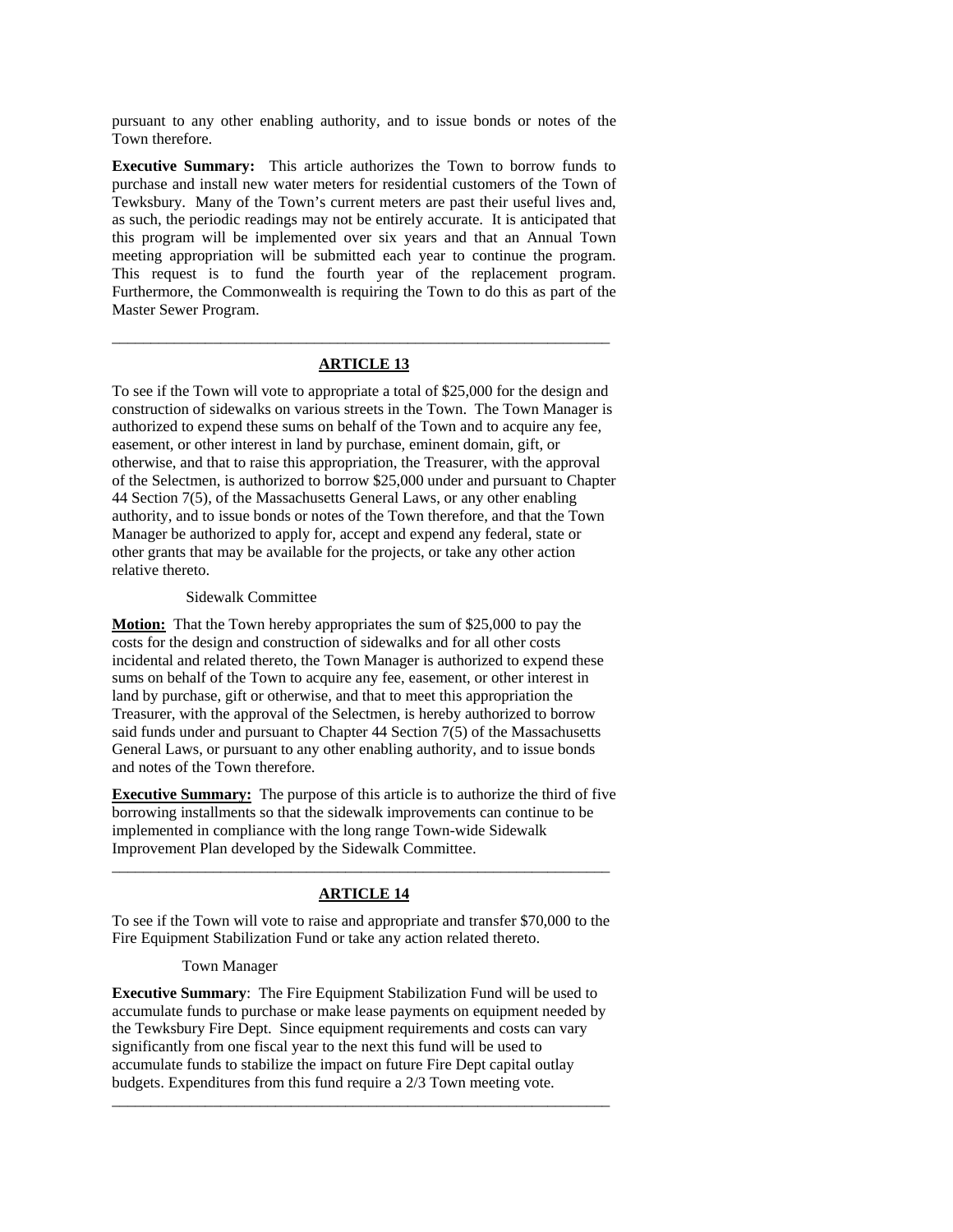To see if the Town will vote to raise and appropriate and transfer \$10,000 to the Fire Protective Gear Stabilization Fund or take any action related thereto.

#### Town Manager

**Executive Summary**: The Fire Gear Stabilization Fund will be used to accumulate funds to purchase protective gear for the Tewksbury Fire Dept. Previously the Town appropriated funds in the annual budget and a portion of the gear was purchased each year. The establishment of the Fire Dept Protective Gear Stabilization fund will allow the department to accumulate funds so that all of the gear can be purchased at the same time thereby ensuring that all of the gear is standardized. Expenditures from this fund require a 2/3 Town meeting vote.

# \_\_\_\_\_\_\_\_\_\_\_\_\_\_\_\_\_\_\_\_\_\_\_\_\_\_\_\_\_\_\_\_\_\_\_\_\_\_\_\_\_\_\_\_\_\_\_\_\_\_\_\_\_\_\_\_\_\_\_\_\_\_\_\_ **ARTICLE 16**

To see if the Town will vote to appropriate or reserve from the Community Preservation Fund annual revenues in the amounts recommended by the Community Preservation Committee for committee administrative expenses, community preservation projects and other expenses in fiscal year 2009, with each item to be considered a separate appropriation:

#### Appropriations:

| <b>Administrative Costs</b>                                                                       | \$46,240                                      |
|---------------------------------------------------------------------------------------------------|-----------------------------------------------|
| Reserves:                                                                                         |                                               |
| Open Space<br><b>Community Housing</b><br><b>Historic Preservation</b><br>FY2009 Budgeted Reserve | \$92,480<br>\$92,480<br>\$92,480<br>\$400,000 |

Or take any other action related thereto.

Community Preservation Committee

**Executive Summary:** Massachusetts General Law, Chapter 44B requires that the Town appropriate for spending, or reserve for future spending, from the fund balance at least 10% for open space, 10% for historic preservation, and 10% for community housing.

The total CPA Estimated FY09 revenue is \$924,800.

### **ARTICLE 17**

To see if the Town will vote to amend Article 21 of the May 7, 2007 Annual Town Meeting which appropriated the sum of \$150,000 from the Community Preservation Fund annual revenues from Fiscal Year 2008, for Community Housing purposes to the Affordable Housing Trust Fund to construct six affordable special needs housing units at the Tewksbury Housing Authority's property on Pondview Lane to change the location to the Housing Authority land behind Saunders Circle. The \$150,000 will be used toward State and Federal grant applications for about 35 affordable senior housing units as proposed by the Tewksbury Local Housing Partnership and recommended for adoption by the Community Preservation Committee.

Community Preservation Committee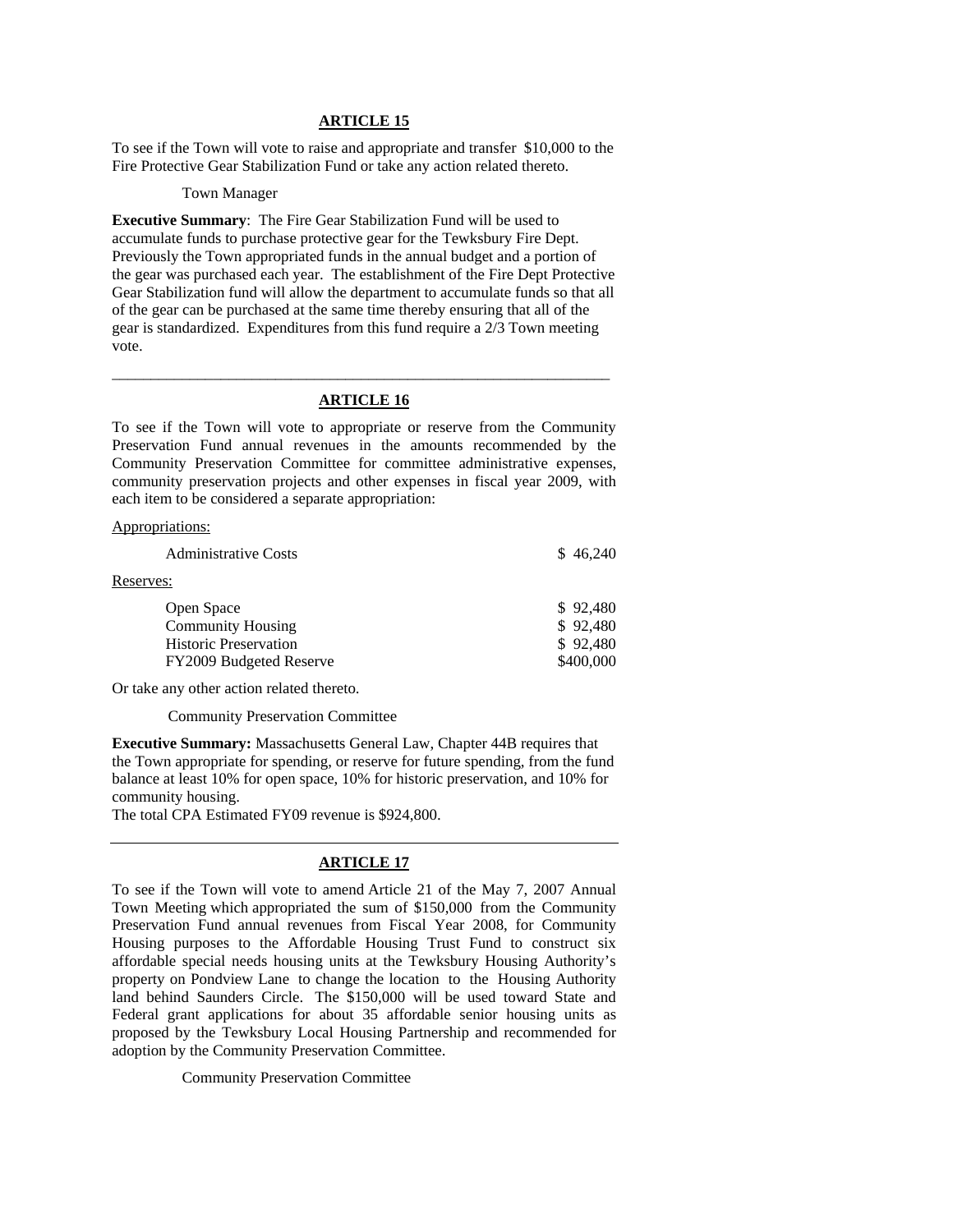**Executive Summary:** Community Housing Special Needs Construction at Saunders Circle \$150,000 (FY 09)**.** This proposal is to amend a previously approved Article 21 ATM 2007 CPA appropriation. The Pondview Lane location was found to not be suitable for the desired grant. The new proposal behind Saunders Circle will produce approximately 35 units towards the Town's 10% subsidized housing inventory. The Tewksbury Housing Authority and the Local Housing Partnership are currently in the process of applying for various State and Federal grants, through a non-profit agency. The addition of these units at the Saunders Circle location will bring more supportive services to that location. The \$150,000 would help defray the costs of the grant application process but, most importantly, demonstrate the Town's willingness to support the project and adds to the grant application status. This project would utilize a current (Housing Authority) asset. Some up-front grant application costs may be refundable to the fund.

## **ARTICLE 18**

To see if the Town will vote to approve the FY 2009 Affordable Housing Trust Fund Allocation Plan as follows:

| <b>ALLOCATION PLAN</b>                                  | for FY 2009 |
|---------------------------------------------------------|-------------|
|                                                         |             |
| <b>Starting Balance:</b>                                | \$45,274    |
| CPA-Buydown Program                                     | \$80,000    |
| <b>CPA-Housing Services Grant</b>                       |             |
| Writing                                                 | \$20,000    |
| CPA- Saunders Circle Expansion                          | \$150,000   |
| <b>Anticipated Revenue</b>                              |             |
| Administrative fee for Preservation                     |             |
| Lane (2 units)                                          | \$13,784    |
| Shawsheen Woods Contribution                            | \$24,000    |
| <b>Contribution from Katie Estates</b>                  | \$500,000   |
| <b>Contribution from Pinnacle Crossing</b>              | \$412,000   |
| CPA- Saunders Circle Expansion                          | \$150,000   |
|                                                         |             |
| <b>Total Anticipated Funds Available</b><br><b>FY09</b> | \$1,245,058 |
|                                                         |             |
| Expenses                                                |             |
| Audit of 2 Local Initiative Projects                    |             |
| $($15,000$ per project)                                 | \$30,000    |
| Creation of New Units/ Buydown of                       |             |
| of Existing units                                       | \$1,045,058 |
| <b>Housing Services Grant Writing</b>                   | \$20,000    |
| <b>Total Projected Expenses</b>                         | \$1,245,058 |
| <b>Town Manager</b>                                     |             |
| <b>Local Housing Partnership</b>                        |             |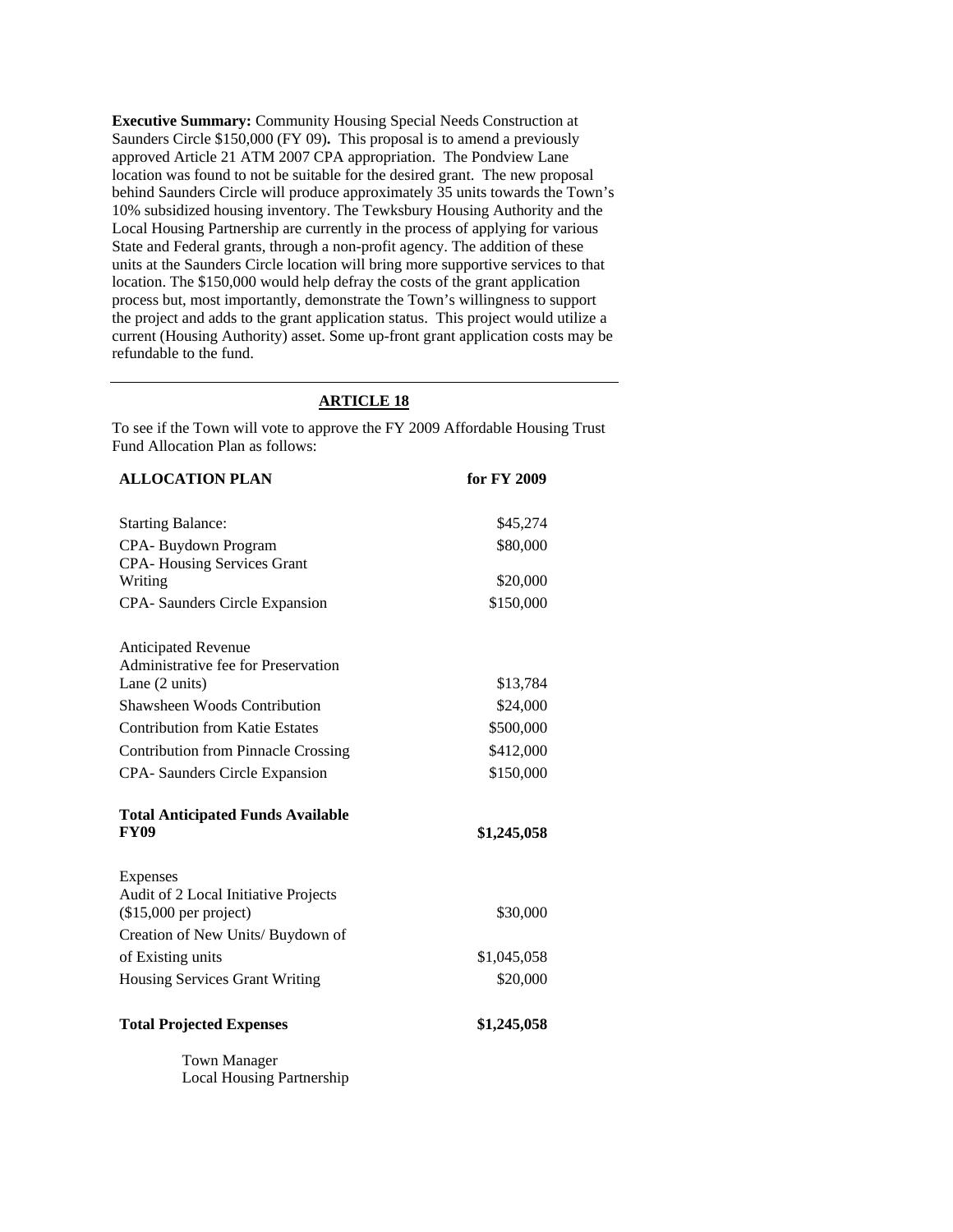**Executive Summary:** According to Chapter 105 of the Acts of 2003, the Tewksbury Affordable Housing Trust Fund is to have an allocation submitted to and approved at the Annual Town Meeting. The 2009 allocation plan meets the expenditure requirements of the Special Act.

## **ARTICLE 19**

To see if the Town will vote to appropriate \$22,000 from the Community Preservation Fund's Budgeted Reserve for the preservation and rehabilitation of the historic Town Hall by rehabilitating the existing front steps, as proposed by the Selectmen, to be expended by the Town Manager with approval by the Board of Selectmen and recommended for adoption by the Community Preservation Committee.

Community Preservation Committee

**Executive Summary:** Town Hall Preservation and Rehabilitation Immediate Action item for \$22,000 is necessary to preserve Town Hall by rehabilitating the front steps. The Town is currently studying a complete restoration plan for this historic asset. The front steps of Town Hall will be rehabilitated to allow for the contemporary use while preserving those portions and features of the property which are significant to its historic value.

## **ARTICLE 20**

To see if the Town will vote to appropriate \$25,000 from the Community Preservation Fund's Budgeted Reserve for the preservation and rehabilitation of the historic Town Hall by replacing the existing boiler system when necessary, as proposed by the Selectmen, to be expended by the Town Manager with approval by the Board of Selectmen and recommended for adoption by the Community Preservation Committee or take any other action relative thereto.

Community Preservation Committee

**Executive Summary:** Town Hall Preservation and Rehabilitation Immediate Action item for \$25,000 is necessary to preserve Town Hall by replacing the existing boiler system. The Town is currently studying a complete restoration plan for this historic asset. In order to prevent further harm that may occur to the facility with a failed heating system, such as bursting pipes, the system is being proposed to be replaced when necessary. This will allow for the contemporary and continued use of the Town Hall while preserving those portions and features of the property which are significant to its historic value.

## **ARTICLE 21**

To see if the Town will vote to raise and appropriate or transfer from available funds the sum of \$47,403 to increase the appropriation for the FY2009 General Fund Town Hall budget as previously voted in Article 4 of the May 5, 2008 Annual Town Meeting or take any other related action.

Town Manager

**Executive Summary:** This article will restore funding for the Town Hall salary (\$10,687) and operating budget (\$36,716) for FY2009.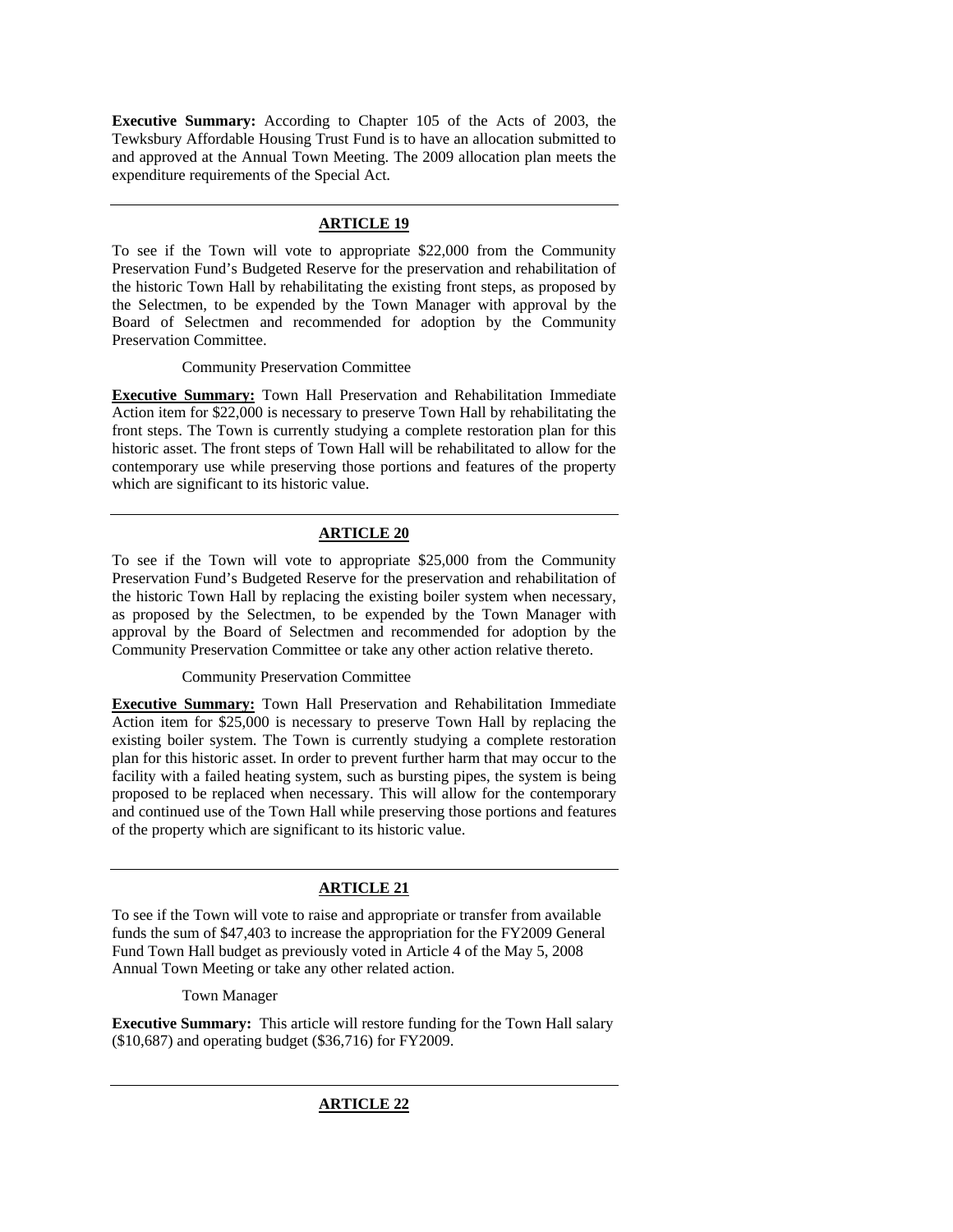To see if the Town will vote to amend the Personnel By-Laws, Section III (e) Salaries and Wages by adding the following new position and wage schedule to Group A-8 of Addendum A library of job titles to be effective July 1, 2008:

ADD: Administrative Director

Minimum \$51,206 - Maximum \$62,243

Or take any other action relative thereto.

Town Manager

**Executive Summary:** This position will address the organizational needs of the Police Department in lieu of filling the position of Deputy Police Chief that was vacated by the retirement of that individual and results in a savings from filling the Deputy Police position.

ANY ARTICLES VOTED TO BE REMOVED FROM THE CONSENT CALENDAR SHALL BE RESTORED TO ITS ORIGINAL NUMBERED PLACE IN THE WARRANT.

ARTICLE 3-23 ARTICLE 3-24 ARTICLE 3-25 ARTICLE 3-26 ARTICLE 3-27 ARTICLE 3-28 ARTICLE 3-29

### **SECTION 3**

\_\_\_\_\_\_\_\_\_\_\_\_\_\_\_\_\_\_\_\_\_\_\_\_\_\_\_\_\_\_\_\_\_\_\_\_\_\_\_\_\_\_\_\_\_\_\_\_\_\_\_\_\_\_\_\_\_

| <b>ARTICLE 30</b> | <b>Renumber Town By-Laws</b>                    |
|-------------------|-------------------------------------------------|
| <b>ARTICLE 31</b> | Amend Zoning Map                                |
|                   | Map 43, Lot 84 & Map 44, Lot 109                |
|                   | (Chandler Street Well Fields)                   |
| <b>ARTICLE 32</b> | Amend Zoning Map                                |
|                   | Map 107, Lot 40 (Poplar Street Well Fields)     |
| <b>ARTICLE 33</b> | Amend Zoning By-Laws, Section 7605, Paragraph D |
| <b>ARTICLE 34</b> | Amend Zoning Map                                |
|                   | Map 97, Lot 107, 106 & 98                       |
|                   | Poplar Street                                   |
| <b>ARTICLE 35</b> | Amend Zoning By-Laws                            |
|                   | Delete Appendix A, Table C #12                  |
| <b>ARTICLE 36</b> | Accept Melim Drive drainage easements           |
| <b>ARTICLE 37</b> | School Department Budget Information            |
|                   |                                                 |

#### **ARTICLE 30**

To see if the Town will vote to renumber the Tewksbury Town By-Laws as follows:

Change the current out-sourced numbering system to an in-house numbering system to be determined by the Town Clerk or take any other action relative thereto.

Town Clerk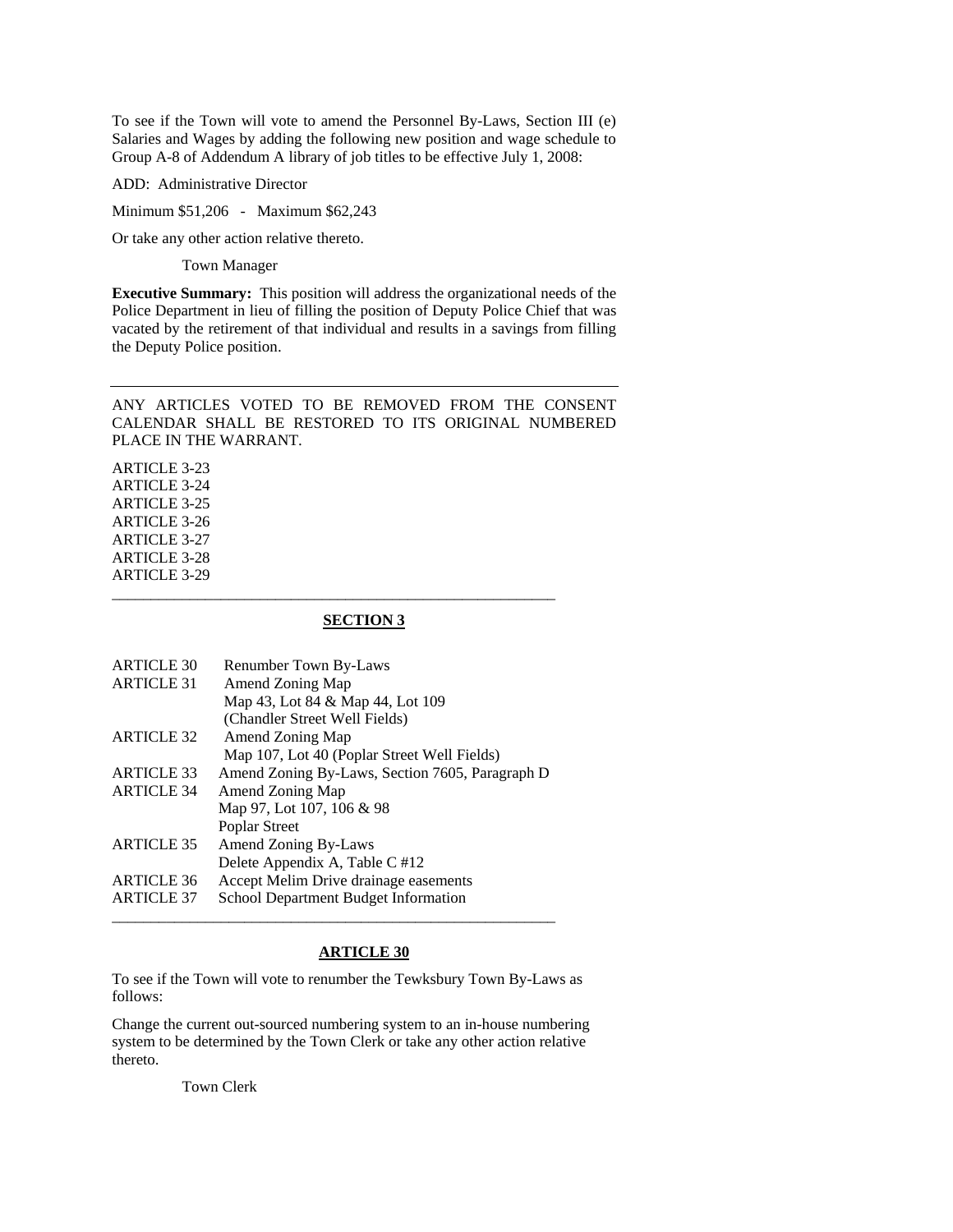**Executive Summary:** The renumbering of the approved Town By-Laws will now be done in-house at a cost savings of approximately \$600.00 annually and they will become available on the web-site in the near future.

## **ARTICLE 31**

To see if the Town will vote to amend the Zoning Map dated March 25, 2002 on file with the Town Clerk to rezone the following parcels from R-40 to MN (Municipal):

Map 43, Lot 84 and Map 44, Lot 109 (Chandler Street Well Fields)

Or take any other action necessary

Town Manager Building Commissioner

**Executive Summary:** The purpose of this article is to zone the Chandler Street well fields from R-40 to Municipal. Color copies of the maps are available at the Town Clerk's Office and Community Development Office.

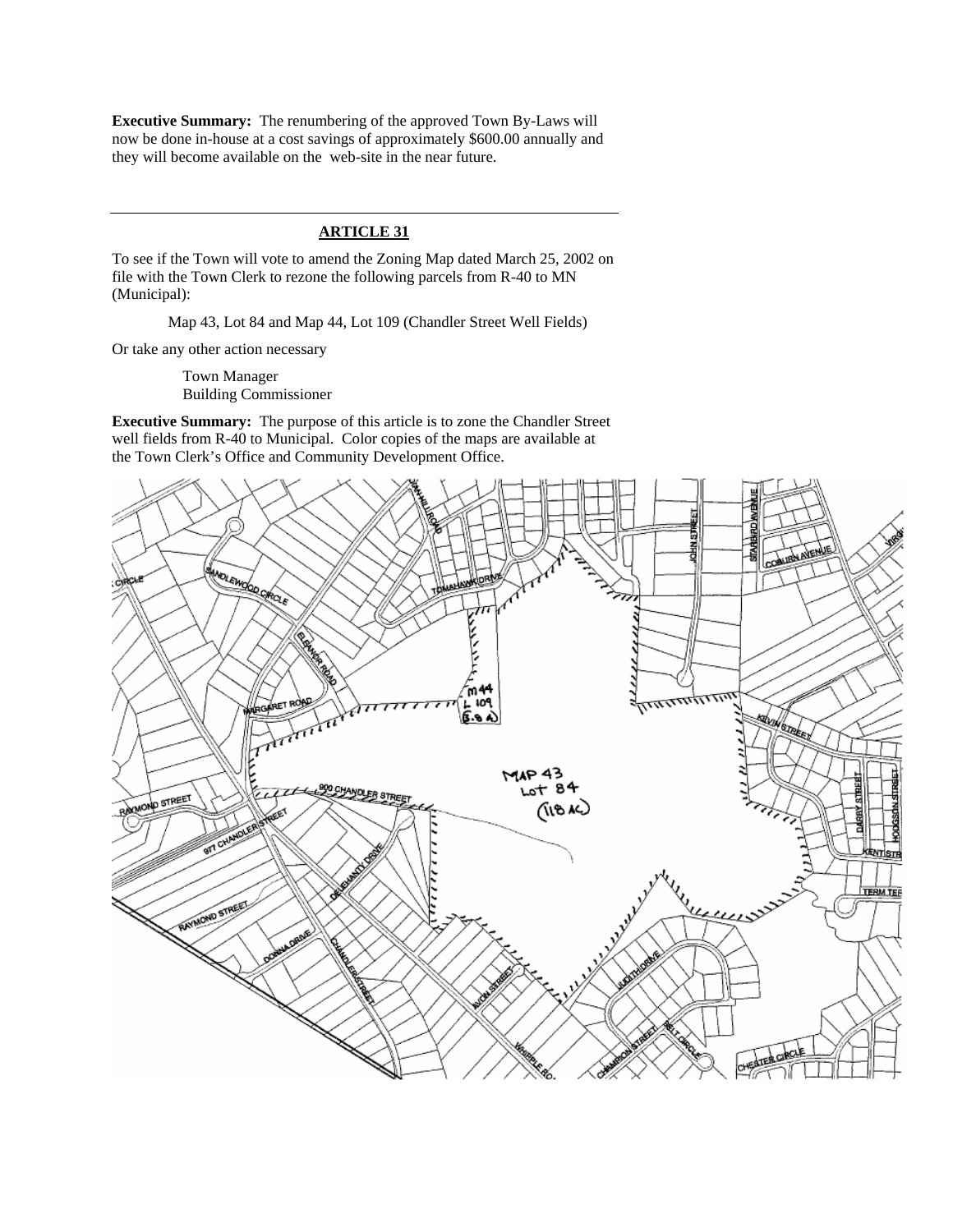To see if the Town will vote to amend the Zoning Map dated March 25, 2002 on file with the Town Clerk to rezone the following parcel from R-40 to MN (Municipal):

Map 107, Lot 40 (Poplar Street Well Fields)

Or take any other action necessary

 Town Manager Building Commissioner

**Executive Summary:** The purpose of this article is to zone the Poplar Street well fields from R-40 to Municipal. Color copies of the maps are available at the Town Clerk's Office and Community Development Office.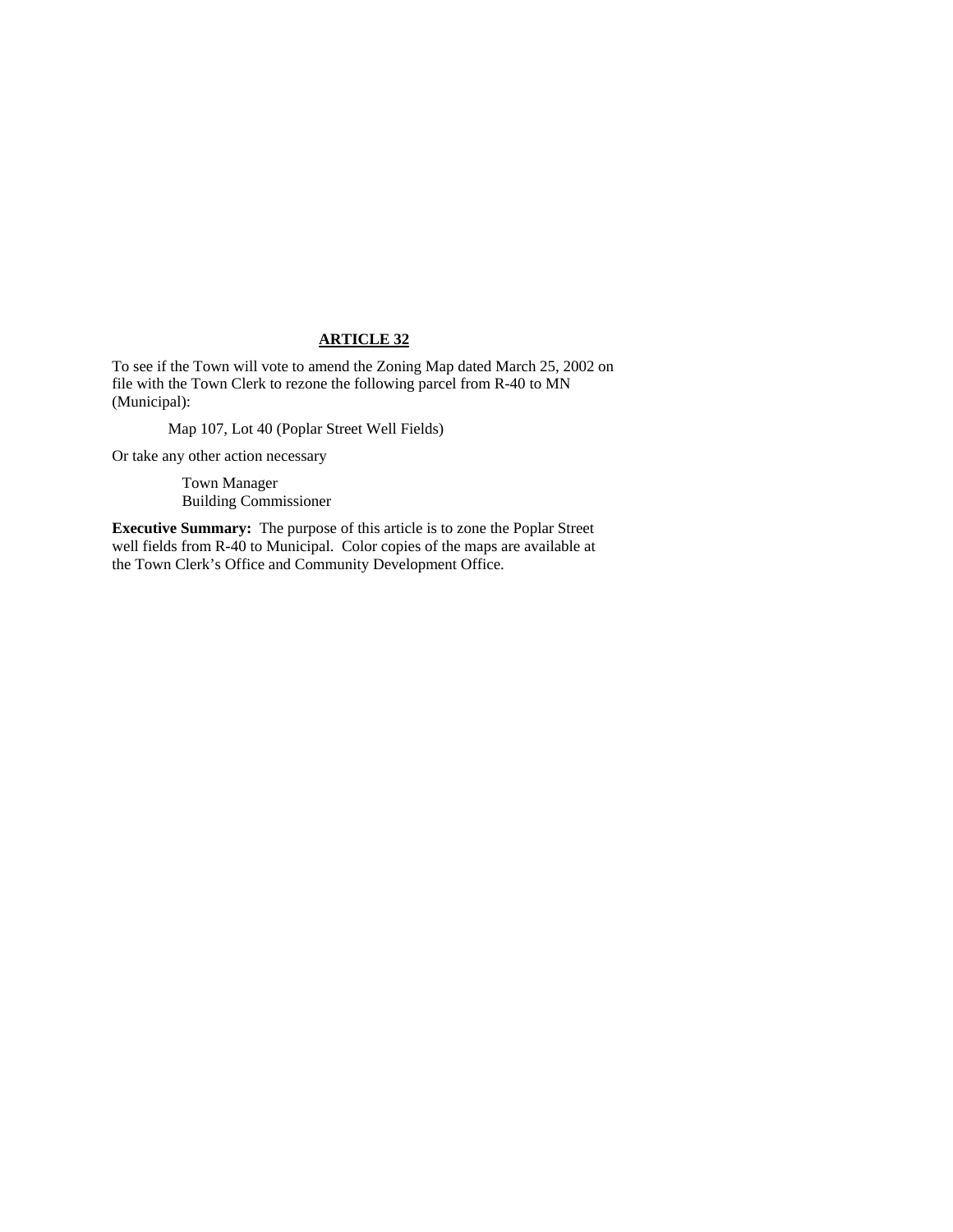

To see if the Town will vote to amend Section 7605 paragraph "D" of the Zoning By-Law by replacing the word five (5) acres in line one to two (2) acres. The proposed amendment will read.

A Senior Village Development site shall have a minimum lot area of two (2) contiguous acres with 150 feet of frontage on a public way. By special permit, the Planning Board may vary the requirement of 150 feet of frontage on a public way to not less than 40 feet of frontage on a public way provided that a suitable private access road into the site area can be constructed with the reduced frontage. These provisions shall not apply to the development of single-family dwellings.

Gerald Weitz and Others

**Executive Summary:** This proposed zoning article seeks to amend the zoning By-Law so as to reduce the minimum lot size for age restricted housing from five (5) acres to two (2) acres. The state approved Chapter 291 of the Acts of 2006 which eliminated the five (5) acre lot size restriction.

\_\_\_\_\_\_\_\_\_\_\_\_\_\_\_\_\_\_\_\_\_\_\_\_\_\_\_\_\_\_\_\_\_\_\_\_\_\_\_\_\_\_\_\_\_\_\_\_\_\_\_\_\_\_\_\_\_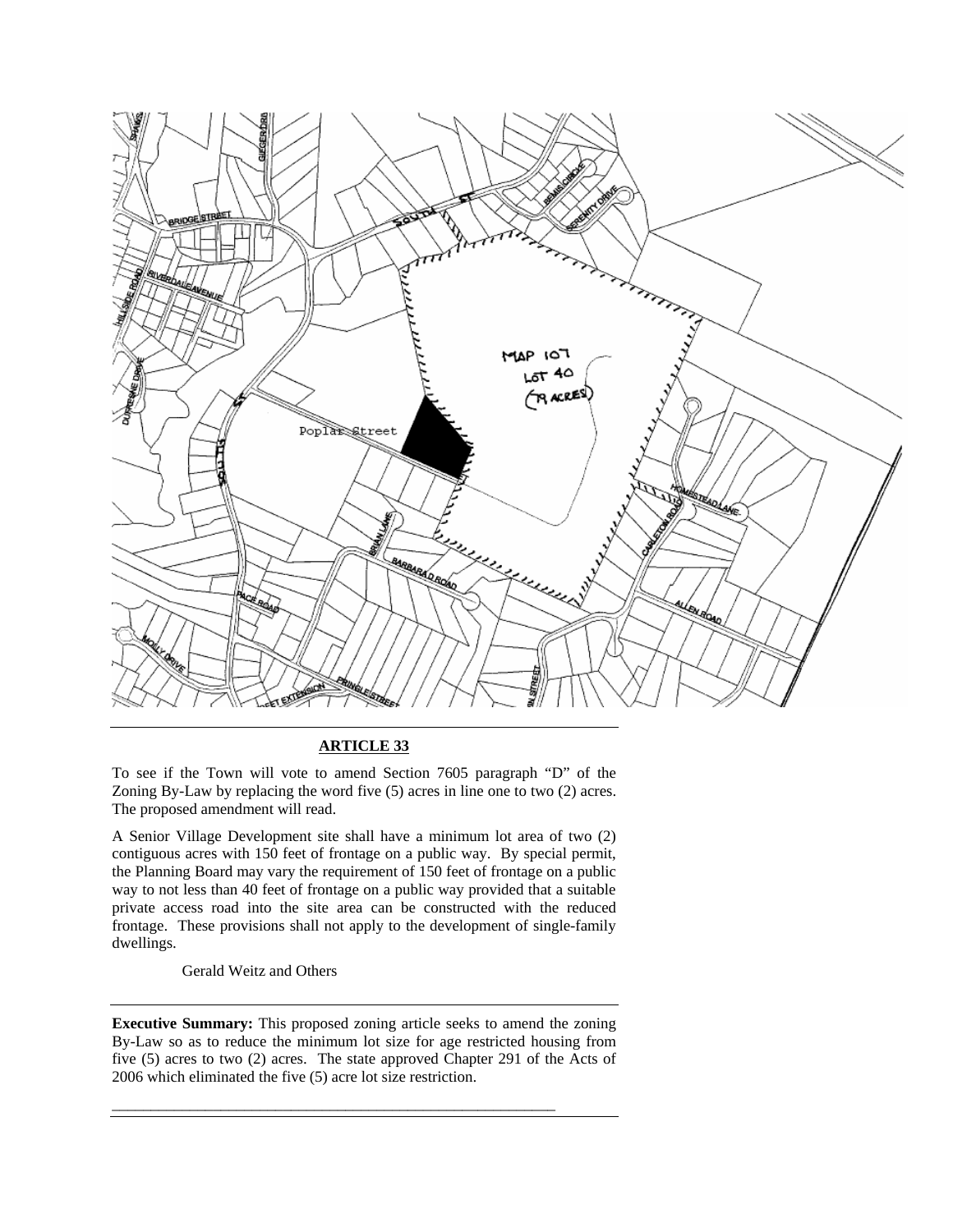To see if the Town will vote to rezone from IH to R40 that parcel of land known as a portion of assessor's Map 97, Lot 107, 106 and 98 further described as parcel of land located in the Town of Tewksbury, County of Middlesex, Commonwealth of Massachusetts.

#### Dan Farrell and Others

**Executive Summary:** This article seeks to rezone from heavy industrial (IH) to residential (R40) that parcel of land know as a portion of Assessor's Map 97, Lot 107, 106 and 98, further described as Poplar Street, Tewksbury, Massachusetts.

### **ARTICLE 35**

To see if the Town will vote to amend the Zoning By-Law by deleting Appendix A Table C #12. This article prohibits motor vehicle rental services in the Town of Tewksbury.

#### Hanson Bechat and Others

**Executive Summary:** The By-Law in question deters small businesses and deprive residents from the convenience of rental of motor vehicles such as U-Haul and Ryder. I would like to either modify the By-Law so it will allow the motor vehicle rental service or delete appendix A Table C #12 from the record.

## **ARTICLE 36**

To see if the Town will vote to accept the following drainage easements as part of the October 2, 2007 Special Town Meeting acceptance of Melim Drive:

#### Easement 1

Beginning at a point on the easterly line of Melim Drive at the division line of Lot 6 and 7, as shown on Street Acceptance Plan – Melim Drive – Tewksbury, MA, dated August 8, 2007, thence; Northeasterly, by said Melim Drive, by a curve to the left, having a radius of 175.00 feet, a distance of 22.29 feet, more or less, to a point, thence; N 40° 26; 47" E, along said Melim Drive, a distance of 7.89 feet, more or less, to a point, thence; S 44° 35' 56: E a distance of 50.00 feet, more or less, to a point, thence; S 45° 24' 04" W a distance of 30.00 feet, more or less, to a point on the northerly line of Lot 7 as shown on said plan, thence; N 44° 24' 04" W, along said Lot 7, a distance of 53.03 feet, more or less, to the point of beginning.

### Easement 2

Beginning at a point ton the westerly line of Melim Drive at a point that is 166.81 feet from the division line of Lot 1 and 2, as measured along said westerly line of said Melim Drive, as shown on Street Acceptance Plan – Melim Drive – Tewksbury, MA, dated August 9, 2007, thence; S 48° 26' 47" W by said Melim Drive, a distance of 15.00 feet, more or less, to a point, thence; by a curve to the right, having a radius of 125.00 feet a distance of 15.04 feet, more or less, to a point, thence; N 48° 26' 47" W, a distance of 19.10 feet, more or less, to a point, thence; N 48° 26' 47" E a distance of 30.00 feet, more or less, to a point, thence; S 41° 31' 30" E a distance of 20.00 feet, more of less, to the point of beginning.

#### Easement 3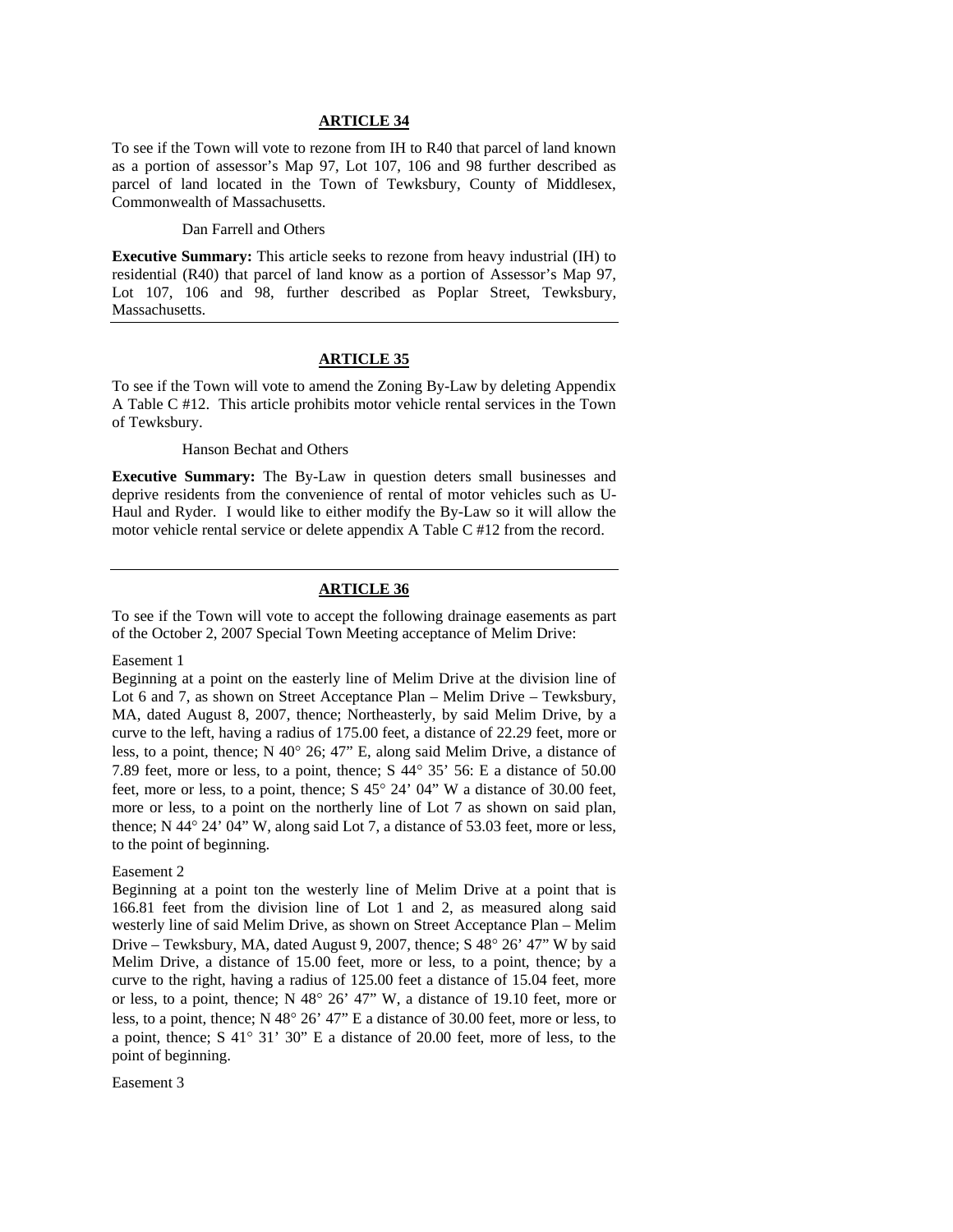Beginning at a point on the easterly line of Melim Drive at the division line of Lot 4 and 5, as shown on Street Acceptance Plan – Melim Drive – Tewksbury, MA, dated August 8, 2007, thence; N 29° 22' 52" E by the said Melim Drive, a distance of 10.00 feet, more or less, to a point, thence; S 59° 23' 12" E, a distance of 100.65 feet, more or less, to a point, thence; S 30° 36' 48" W a distance of 30.00 feet, more or less to a point, thence; N 59° 23' 12" W a distance of 100.00 feet, more or less, to a point on the easterly line of said Melim Drive, thence; N 29° 22' 52" E, along said Melim Drive, a distance of 10.00 feet, more or less, to the point of beginning.

#### Easement 4

Beginning at a point on the westerly line of Melim Drive at a point on the division line of Lots 1 and 2, as shown on Street Acceptance Plan – Melim Drive – Tewksbury, MA, dated August 8, 2007, thence; S 29° 22' 52" W by said Melim Drive, a distance of 33.05 feet, more or less, to a point, thence; N 35° 49' 26" W, a distance of 130.00 feet, more or less, to a point, thence; N 31° 35' 18" E a distance of 82.93 feet, more or less, to a point, thence; S 57° 26' 01 E a distance of 115.00 feet, more or less, to point on the westerly line of said Melim Drive, thence; S 29° 22' 52" W by said Melim Drive, a distance of 97.95 feet, more or less, of beginning.

Or take any other action relative thereto.

#### Town Manager

**Executive Summary:** This article is a companion article to the street acceptance article (Article 16) from the October 2, 2007 Special Town Meeting. The drainage easements identified in this current article will allow the Town to access these areas of the subdivision for future maintenance.

### **ARTICLE 37**

The School Department shall:

- 1. by January 31 of each year publish their complete Budget Proposal for the next fiscal year on their website in full detail in the exact format they used for their 2007 budget proposal as submitted to the Town Manager, except the names of all personnel shall be replaced by their occupation; and
- 2. by January 31 of each year publish their Actual Budget Expenditures through December 31 of the current fiscal year on their website in full detail in the exact format they used for their fiscal 2007 budget proposal as submitted to the Town Manager, except the names of all personnel shall be replaced by their occupation; and
- 3. by August 1 of each year publish their Final Year End Budget Expenditures for the previous fiscal year on their website in full detail in the exact format they used for their fiscal 2007 budget proposal as submitted to the Town Manager, except the names of all personnel shall be replaced by their occupation.

### James Cutelis and Others

**Executive Summary:** Traditionally the School Department only provides the public with information about their proposed budget expenditures, not their actual budget expenditures. This article will create awareness of the School Department's finances, and keep the public more fully informed as to how their valuable tax dollars are being spent, especially during times of budget stress.